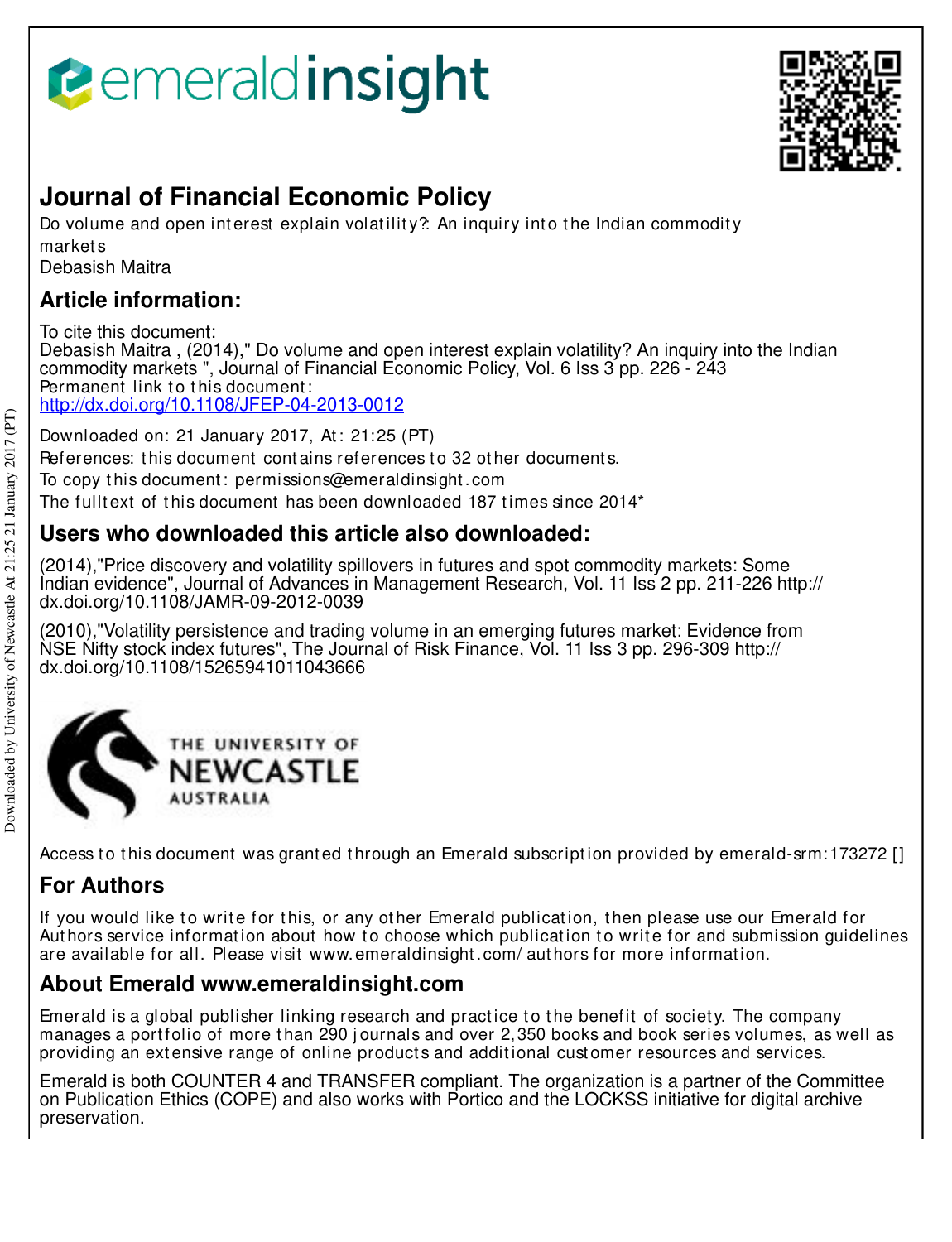\*Relat ed cont ent and download informat ion correct at t ime of download.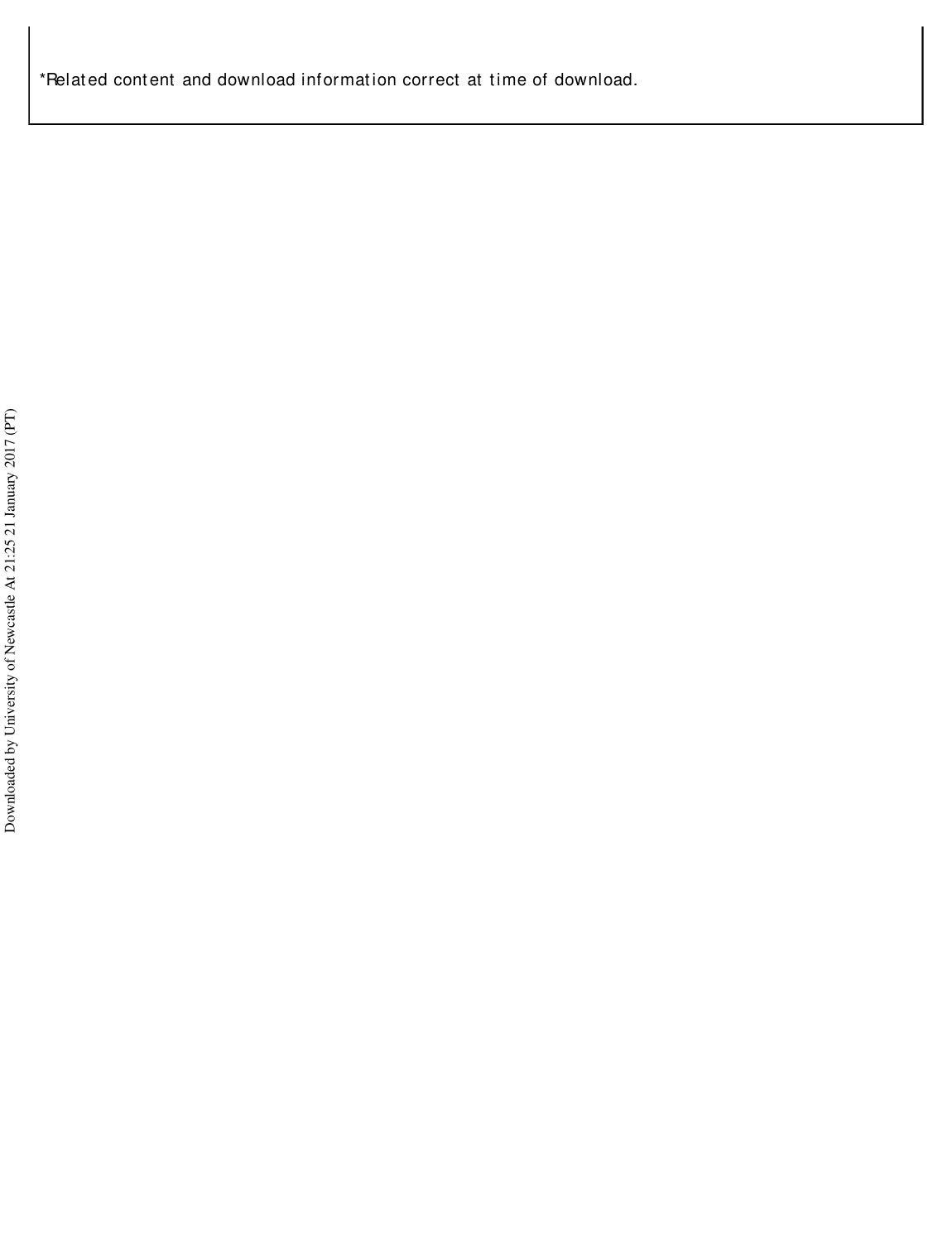

JFEP 6,3

**226**

# **Do volume and open interest explain volatility? An inquiry into the Indian commodity markets**

Debasish Maitra

*Institute of Management Technology, Ghaziabad, India*

#### **Abstract**

**Purpose** – The purpose of the paper is to study the explainability of expected and unexpected trade volume and open interest as information flow, and the asymmetric effects of unexpected shocks to the information flow on volatility in Indian commodity markets.

**Design/methodology/approach** – After having dissected into expected and unexpected components, the effects of trade volume and open interest on volatility are tested. A new interaction term is also added to measure asymmetry. Four commodities, namely, cumin, soy oil and pepper in food commodity category and guar seed in non-food commodity category are selected for the present study. These four commodities are selected based on their economic and trading importance, i.e. weight in the index and trading volume (liquidity).

**Findings** – It is mostly found that unexpected volatility is positively related to the volatility, and the effect of the unexpected component is more than the expected component of the trading volume. The expected open interest is negatively related to volatility while the unexpected open interest is found to be positively related in all the commodities. The effects of unexpected component are higher than the expected open interest. The effects of positive unexpected shocks to the trade volume are more than those of negative unexpected shocks. The evidence of asymmetry in unexpected shocks to open interest is inconclusive. However, the inclusion of volume of trade and open interest could not vanish away the volatility. This indicates that the trading volume and open interest are not the variable with mixed distribution. Thus, it contrasts the assumption of mixed distribution hypothesis, and they do not proxy the flow of information.

**Practical implications** – It is the unexpected information flow that matters more than the expected one. Positive unexpected shocks to trade volume are more influential than the negative shocks. However, trade volume and open interest are not good proxy of information flow in the Indian commodity markets. This study would definitely broaden the horizon of managers and policymakers to understand the volatility better.

**Originality/value** – The paper is unique in terms of understanding the effect of expected and unexpected trade volume and open interest and the asymmetric effects of unexpected shocks to volume and open interest in the Indian commodity markets.

**Keywords** Volatility, India, Trade volume, Open interest, Asymmetry, Commodity markets

**Paper type** Research paper

#### **JEL classification** – G10, G11, C32

The author is highly indebted to the Editor and anonymous reviewers for their valuable comments and suggestion to improve the paper. The author is thankful to Professor K. Dutta and Professor Bhavna Bhalla, at the Faculty, IMT, Ghaziabad, for their comments on the language of the paper. Thanks is also given to Professor S. Agarwal who has painstakingly copyedited my paper.



Journal of Financial Economic Policy Vol. 6 No. 3, 2014 pp. 226-243 © Emerald Group Publishing Limited 1757-6385 DOI 10.1108/JFEP-04-2013-0012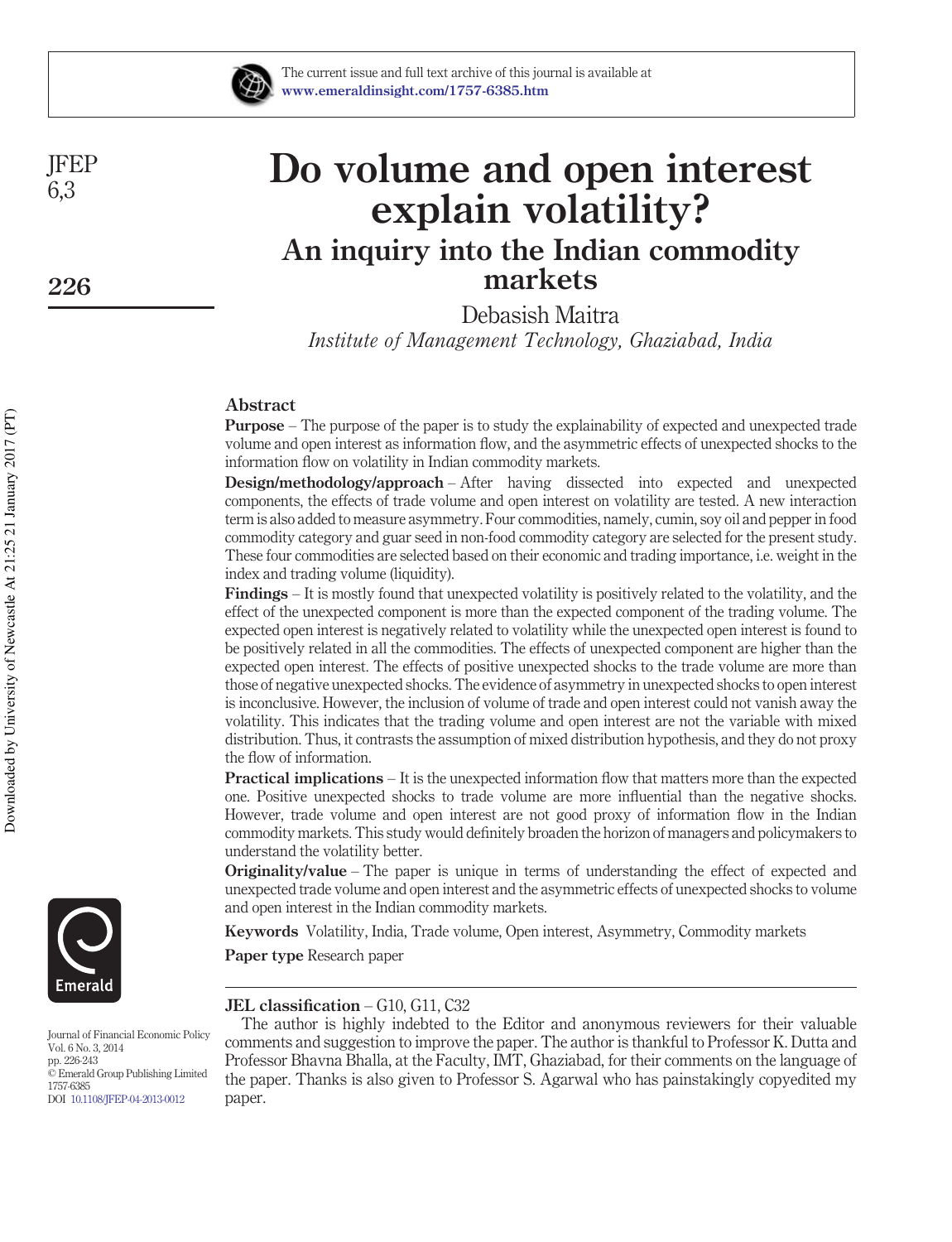#### **1. Introduction**

The old saying about the relationship between price volatility and flow of information in the Wall Street that "It takes volume to make prices move" has gained increased attention over a period of time. However, this causality can be questioned not only in the equity markets but also in the commodity markets. It is widely believed that trading volume and open interests are the proxy of flow of information, which drive the price changes. There are different opinions on the relationship between trading volumes and price volatility. One school of thought believes that the difference in investors' opinion and expectations causes changes in trading volumes and volatility and describes the dynamics of these two terms (Admati and Pfleiderer, 1988; Harris and Raviv, 1993; Wang, 1994; He and Wang, 1995). The second school of thought, on the contrary, opines that new information arriving at the markets influences trading volume and volatility (Clark, 1973; Copeland, 1976; Jennings *et al.*, 1981). He and Wang (1995) argued that equilibrium prices are believed to reflect investors' private information on the basis of which they trade. However, at times, the plan does not work because of the noise[1] present in the process. Copeland (1976) and Simirlock and Starks (1988) stated that new information arrives at the market in a sequential manner under *Sequential Information Arrival Hypothesis*. Information reaches one trader at a time, and trading, thus, occurs in a sequence only after every trader receives information. This suggests that trading volume and price changes occur sequentially. On the other hand, Clark (1973) and Tauchen and Pitts (1983) mostly talked about information as merely a mixing variable under *Mixture of Distribution Hypothesis* (MDH). Under this hypothesis, the price and trading volume change synchronously in response to the arrival of new information where trading volume acts as a latent mixing variable, i.e. returns are a result of mixture of distributions and trading volume is a mixing variable. Harris and Raviv (1993) and Shalen (1993) put forward *The Dispersion of Beliefs Approach* where they established that greater the dispersion of beliefs among traders, the higher the volatility/volume relative to their equilibrium values. Unlike other hypotheses, it is the dispersion of expectations which measures the excess volume of trade and excess price volatility. This phenomenon is associated with market noisiness in the speculative markets, and this may be the reason that the major changes in price are unaccompanied by equal major news or liquidity (volume of trade) shocks. This is due to the fact that traders hold different opinions about the information flow. This particular approach accounts for both informed and uninformed traders. Uninformed traders respond to changes in volume/price as if these changes reflect new information. Conversely, informed traders, based on homogenous beliefs, trade on the prices of fair value, and therefore, uninformed traders shake prices to increase volatility. Another explanation of *The Information Trading Volume*, given by Blume *et al.* (1994), argues that volume plays an informationally important role in an environment where pricing signals are of different quality.

Trading volume contains information regarding the quality of pricing received by traders leading to form a link among trading volume, quality of information flow and volatility. Karpoff (1987) cited 18 different studies to confirm the positive relationship between volatility and volume and put forward four reasons behind the importance of this relationship. First, it gives a lens to understand the structure of the financial markets. Second, it helps in event studies that use a combination of price and volume data to infer. Third, it is important to the discourse over the empirical distribution of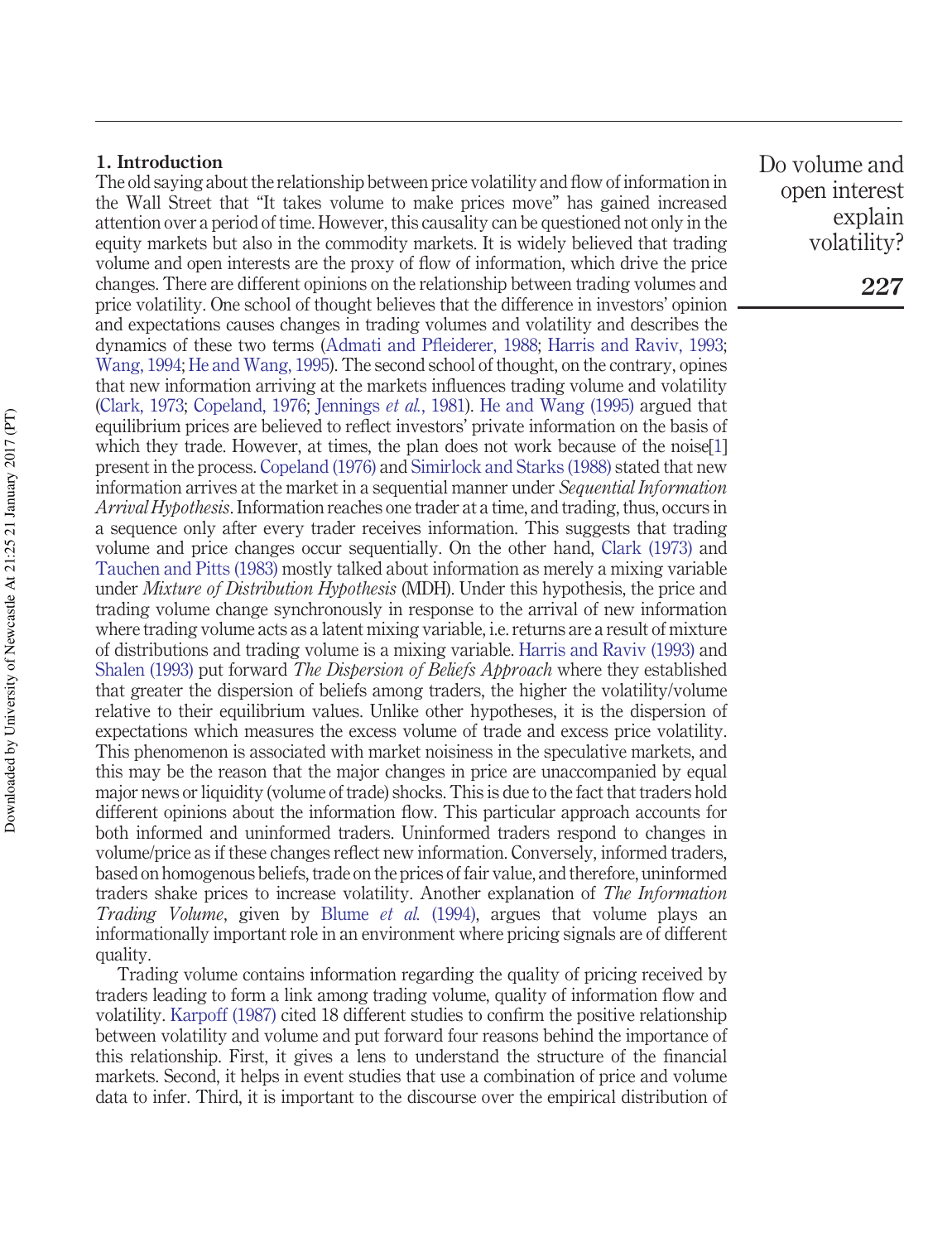speculative prices. Finally, it also plays a significant role in understanding the futures markets in terms of speculation and stabilizing or destabilizing effects. It is considered that high trade volume leads to high liquidity of the market, resulting into the movement of prices in line with the trade volume. This may attract more hedgers, as they participate in the futures markets to stabilize their future cash flows, while speculators participate on the basis of their expectations about futures price movement or volatility. Open interest is used as a proxy to market depth, so it is believed that when market depth increases, volatility declines. Thus, it seems that volatility is not the only important aspect but it is also important to understand how it exists in relationship to volume and open interest.

In this backdrop, this study has attempted to examine the issue of volatility, trade volume and open interest by raising four questions:

- (1) Are trade volumes and open interests good proxy for the daily information flow to explain volatility?
- (2) Are trade volumes and open interests positively and negatively related with volatility, respectively?
- (3) It is deemed that market reacts more to the unpredictable or private information flow than the expected information. Therefore, is volatility caused more due to unexpected information flow, i.e. unexpected trade volume and open interest?
- (4) This study also makes further attempt to understand the relationship between shocks to volume and open interest, and volatility. Positive unexpected volume and open interest shocks have larger impact than negative shocks. Thus, do positive unpredicted shocks to the volumes and open interests have more impact than negative shocks?

Evidence mostly shows that unexpected trading volume and volatility are positively co-related, and the effects of unexpected components are higher than the expected components. While the expected open interest is negatively co-related with volatility, the unexpected open interest is found to have a positive relationship with volatility. Inclusion of both expected and unexpected components of trading volume and open interest cannot eat away the whole Generalized Autoregressive Conditional Heteroscedasticity (GARCH) effects.

The paper is divided in four sections. Section 2 presents a brief literature review. Section 3 narrates the methodology adopted in this study. Section 4 reports the results and discussion, and section 5 presents the conclusion.

#### **2. A brief literature review**

The study of the relationship between information flow and volatility has always been an area of research. Some of the recent studies include those of Foster (1995), Fujihara and Mougoue (1997) and Girma and Mougoue (2002) who found a positive relationship between trading volume and volatility in light crude oil, heating oil and unleaded gasoline for the period from 1984 to 1993. Foster (1995), favouring the MDH, found that even after inclusion of volume, persistence in volatility still exists, and thus, he concluded that there are some other factors which affect volatility persistence. Besides, he also found a bidirectional non-linear causality between returns and volume and stated that this feedback predictability may exist even between volume and volatility.

JFEP 6,3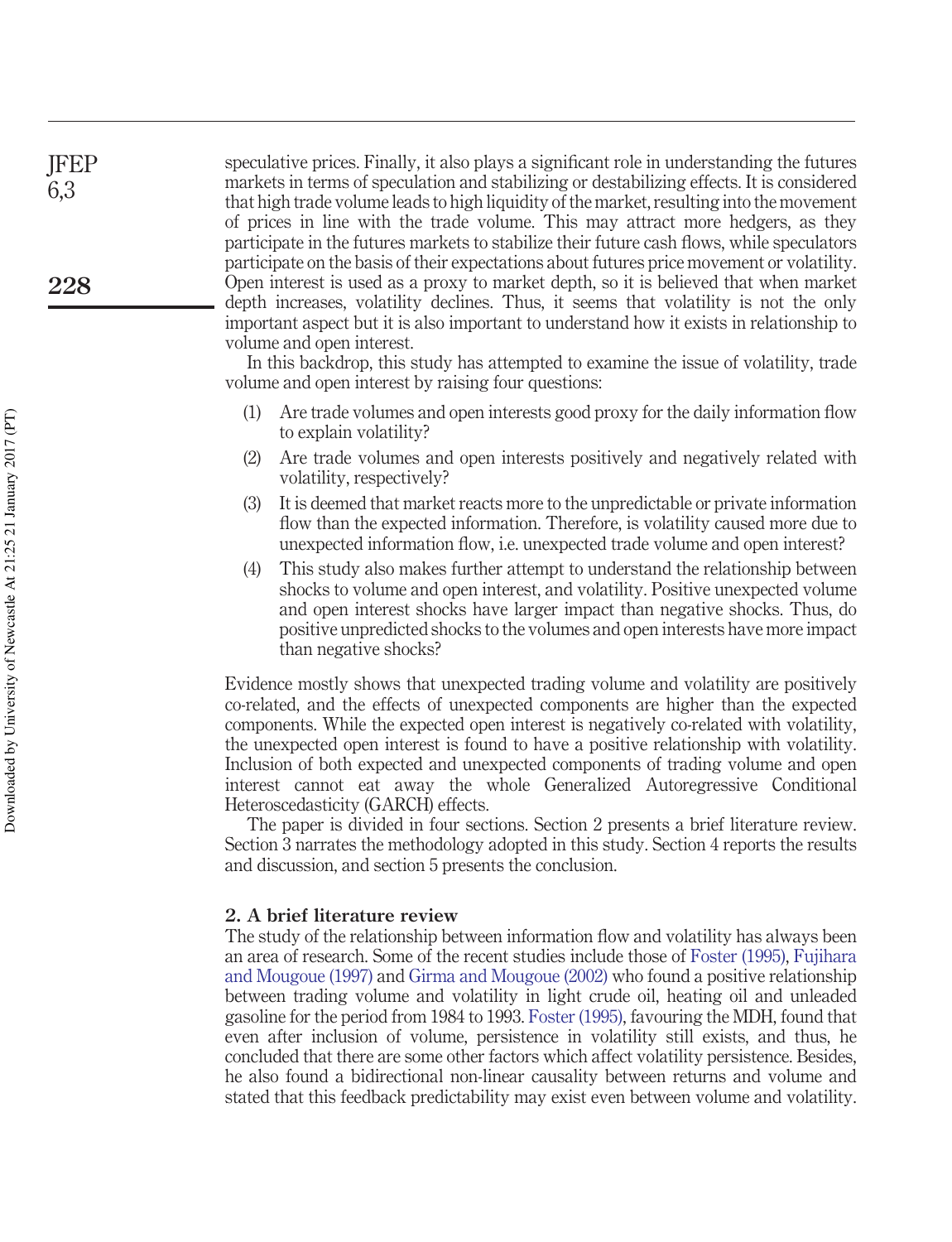Girma and Mougoue (2002), favouring *Sequential Information Arrival*, found that volume and open interest separately explain volatility and obtain reduction in volatility persistence when lagged weighted average open interest and volume are used together to explain future volatility. Karpoff (1987) stated that new information has a negative effect on the investor's demand. At times, the variance of inter-temporal change in transaction supply is lower in comparison to transaction demand in response to the information arrival, as short-selling is not desirable due to the cost attached to it. This leads to positive covariance between volume and price. Lamoureux and Lastrapes (1990) used contemporaneous or lagged trading volume as an explanatory variable in the variance equation and found that the inclusion of volume eliminates the persistence in the volatility. But on the flip side, Chen *et al.* (2001) reported that persistence in volatility is not eliminated when lagged or contemporaneous trading volume level is incorporated into the GARCH model. Najand and Yung (1991) performed similar analysis, but with Treasury bond futures, and reported that lagged volume explains volatility better than contemporaneous trading volume. Arago and Nieto (2005) re-examined the results of Lamoureux and Lastrapes (1990) and argued that it would be better to split trading volume into two parts – one is normal, expected by the market, and the other is influenced by the unpredictable flow of information to the market, which is an unexpected volume. They discovered that the unpredictable component of trading volume has a larger impact but has no significant effect on the persistence of volatility.

In some research, market depth has also been included to explore the relationship among volatility, trading volume and market depth.Kyle (1985) defined market depth as the order flow required to move prices by one unit which was also used by many other researchers (Bessembinder and Seguin, 1992, 1993; Fung and Patterson, 1999). Bessembinder and Seguin (1992) argued that depth varies with recent trading activity, which is proxied by endogenously determined open interest. When open interest is large, it is expected that observed volatility, condition upon contemporaneous volume, would be lower. Hence, market depth provides additional information on return volatility. A positive relationship between volatility and volume and a negative relationship between open interest and volatility were concluded by them. Bessembinder and Seguin (1993) represented some methodological improvement and included both lagged signed forecast errors and lagged daily standard deviations and allowed the relationship between unexpected return and volatility to vary, depending on the sign of the unexpected return. Their study was carried out on data of developed nations. They concluded that unexpected volume and open interest not only have a larger impact but also positive unexpected shocks to volume, and open interest have more impacts than negative shocks. Recently, Mahmood and Salleh (2010) examined the dynamic relationship between price volatility, trading volume and market depth in Malaysian Futures Market and found that there is a positive effect of expected and unexpected volumes, and market depth on volatility. Javadi (2012) examined that trade volume does not extract all the information of volatility, although the unexpected component of trade volume has been found to be positively related with conditional volatility. He conducted his study on S&P 500 index of US equity markets by using GARCH (1,1) and Glosten, Jagannathan, and Runkle [GJR(1,1)] models.

In emerging markets,Kuo *et al.* (2005) studied the relationship among price volatility, trading activity and market depth for some selected contracts in Taiwan and Singapore derivatives markets using ordinary least squares-based and GARCH models and found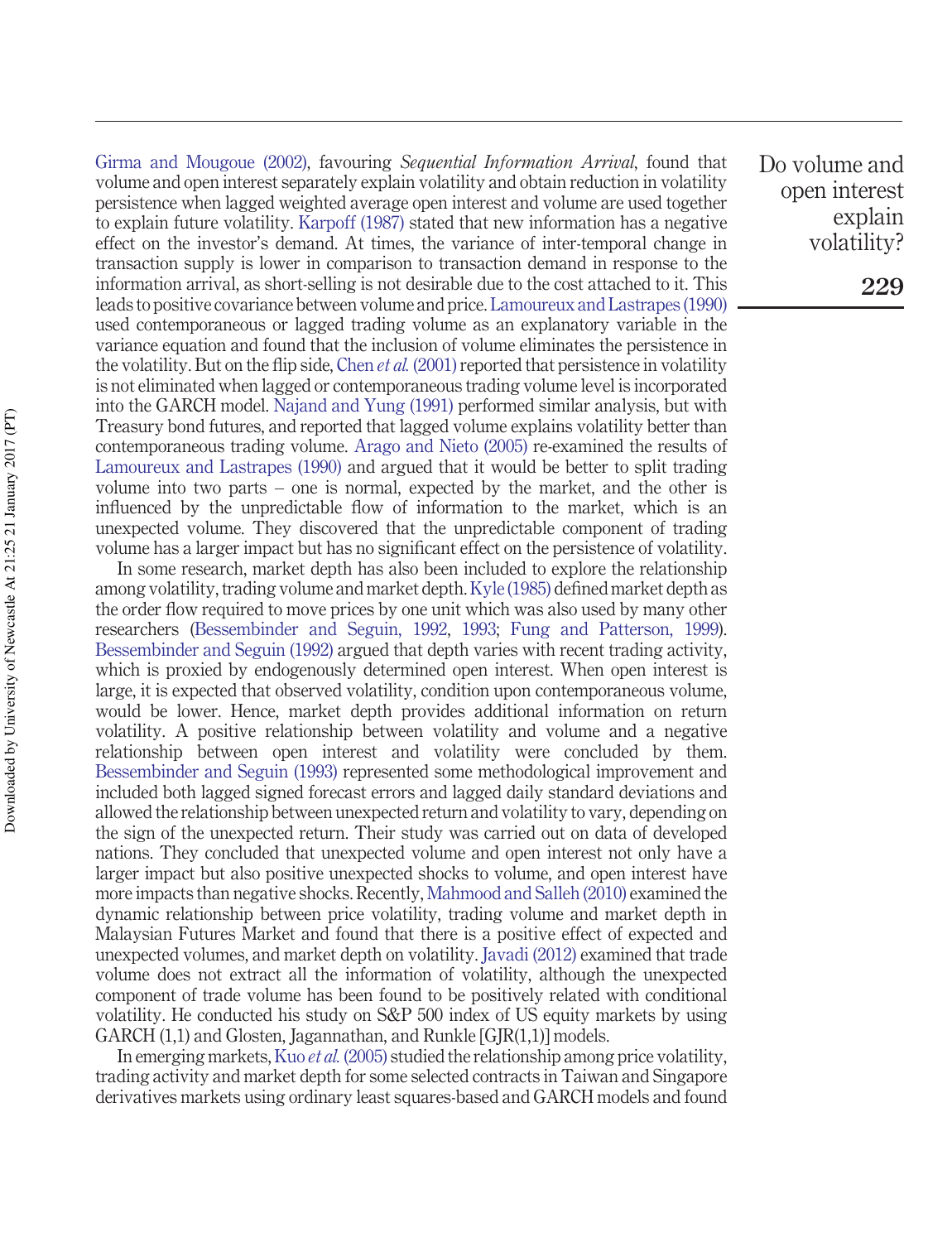that high volatility is characterized with high trading volume, thereby supporting MDH argument.

In the Indian context, Pati (2008) estimated GARCH and GARCH–GJR models with expected and unexpected components of volume and open interest and found positive relationship between trading volume and volatility, and negative relationship between expected open interest and volatility. Kumar and Pandey (2010) observed that there is positive relationship between trade volume and volatility, whereas the relationship between open interest and volatility is found to be insignificant. However, volatility is more explained by its own lags rather than information flow. Market trading activity is not a good proxy for information flow.

The study of the relationship between information flow and volatility is mostly restricted to security and energy futures. This is also true in the Indian context. Commodity futures have received relatively scant attention given the size of the market. The asymmetric effect of shocks to unexpected information flow is another aspect which needs to be explored for better understanding of the relationship between volatility and information flow.

#### **3. Data and methodology**

#### *3.1 Data and sample*

Four agro commodities – pepper, cumin and soy oil in food commodity category and guar seed in non-food commodity category – were selected for the present study. These four commodities were selected based on their economic and trading importance which are weight on the whole index and trading volume (liquidity). Cumin is considered to be one of the highest exported spices contributing up to 10 per cent of the value of total spice export. India is the largest exporter, producer and consumer of cumin. It is a well-known fact that pepper and cumin are the highest and second highest traded and liquid spices commodities, respectively, with INR79,518.79 trillion and INR55,982.69 trillion volume of trade, respectively in 2011-2012, respectively (Forward Markets Commission, March, 2012 Report). In National Commodity and Derivatives Exchange (NCDEX) platform, Dhanya, the commodity futures index, gives a weight of 17.42 to the spice group (chilli, cumin, pepper and turmeric), in which pepper and cumin have 3.11 and 4.33 weightage, respectively. Systematic risk of pepper and cumin is 0.68 and 1.51, respectively (NCDEX Institute of Commodities Market and Research Report, 2011). Refined soy oil is the highest traded agro commodity. The value of futures trading of soy oil is INR538383.46 trillion, implying 35.44 per cent of total value of major food items and 24.51 per cent of total value agro commodities (Market Review of April 2012, Forward Markets Commission Monthly). High volatility due to international price movement is the characteristics of soy oil. Guar seed trading, in the category of non-food commodity, is the highest in 2011-2012. During 2011-2012, the volume and value of trading of guar seed stood at 73.31 million tonnes with a total value of INR338216.190 trillion (Forward Markets Commission, 2012 Report). Guar seed also enjoys the status of being the second highest traded agro commodity after refined soy oil.

Data were collected from the NCDEX due to it being the leading commodity exchange in agricultural commodities and the National Multi Commodity Exchange. Daily close prices cover the period from the point of inception of trading of each commodity to December 2011. The data of cumin, pepper and guar seed range from March 2005 to December 2011 (total number of observations of 1917), from August 2004 to December

JFEP 6,3

**230**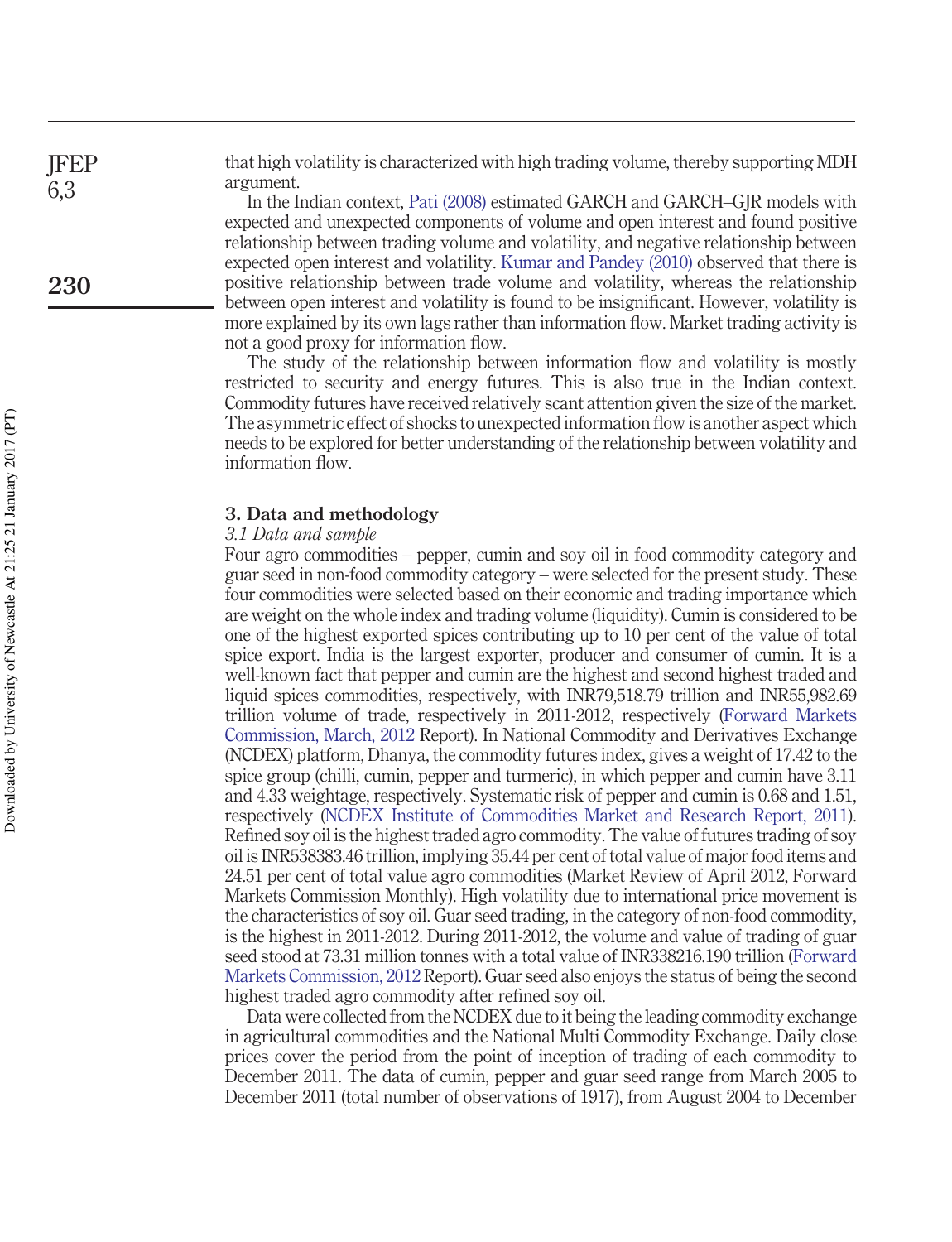2011 (total number of observations of 2,170) and from July 2004 to December 2011 (total number of observations of 2,240), respectively. The sample period of soy oil is taken from December 2008 to December 2011. Data of soy oil futures before December 2008 could not be used, as there was a ban on soy oil futures trading, which could mislead the analysis.

*3.2. Methodology*

#### *3.2.1 Modelling conditional volatility*

3.2.1.1 GARCH model. GARCH (p, q) models are a plausible method to model volatility by avoiding the limitation of a long-lag structure. The GARCH (p, q) process along with seasonality and structural breaks is as follows:

$$
\sigma^2 t = \alpha_0 + \sum_{i=1}^q \alpha i \epsilon_i^2 - i + \sum_{j=1}^p \beta j h_{t-j}
$$
  
=  $\alpha_0 + A(L) \epsilon_i^2 + B(L) h_t$  (1)

where,  $p \ge 0$ ,  $q > 0$ ,  $\alpha_0 > 0$ ,  $\alpha_i \ge 0$ ,  $i \ge 1...$ , q,  $\beta_i = 0$ ,  $j = 1...$ ...

For  $p = 0$ , the process reduces to the (autoregressive conditional heteroscedasticity (ARCH) (q) process, and for  $p = q = 0$ ,  $\varepsilon_t$  is simply a white noise.  $\varepsilon^2_{t-i}$  are the past observations (ARCH term), and *ht<sup>j</sup>* are the past conditional variances (GARCH term).  $\alpha_0$ ,  $\alpha_i$  and  $\beta_j$  in the equation (1) are the constant, ARCH and GARCH coefficients, respectively.

In the ARCH (q) process, the conditional variance is specified as a function of past sample variances only, whereas the GARCH (p, q) process allows lagged conditional variances to enter as well. This corresponds to some sort of "adaptive learning mechanism".

3.2.1.2 GARCH–GJR model. GARCH–GJR was first introduced by Glosten *et al.* (1993). In this model, good and bad news have differential impacts on conditional variance. Good news has the influence of  $\alpha$ , while bad news has the impact of  $(\alpha + \gamma)$ . If  $\gamma > 0$ , it could be inferred that there is a "leverage effect", while news is asymmetric when  $\gamma \neq 0$ .  $\alpha_0$ ,  $\alpha_i$ ,  $\beta_j$  and  $\gamma$  in the equation (2) are the constant, ARCH, GARCH and leverage coefficients, respectively.

$$
h_{t} = \alpha_{0} + \sum_{i=1}^{q} \alpha_{i} \varepsilon^{2} + \sum_{j=1}^{p} \beta_{j} h_{t-j} + \sum_{i=1}^{q} \gamma_{i} I_{t-i} \varepsilon^{2}
$$
  
Where,  $I_{t-i} = 1$  if  $\varepsilon_{t-1} \le 0$   
0 if  $\varepsilon_{t-i} > 0$  (2)

*3.2.2 Relationship of trading volume and open interest with volatility.* Before using trading volume and open interest as variables in the variance equation, stationarity of each one should be checked using Augmented Dickey Fuller (ADF) and PP (Phillips– Perron) test. If the trading volume and open interest are not found stationary, then both the series should be detrended by regressing them on a deterministic function of time or else they can be made stationary by dividing each point by the average of past 50 points. Do volume and open interest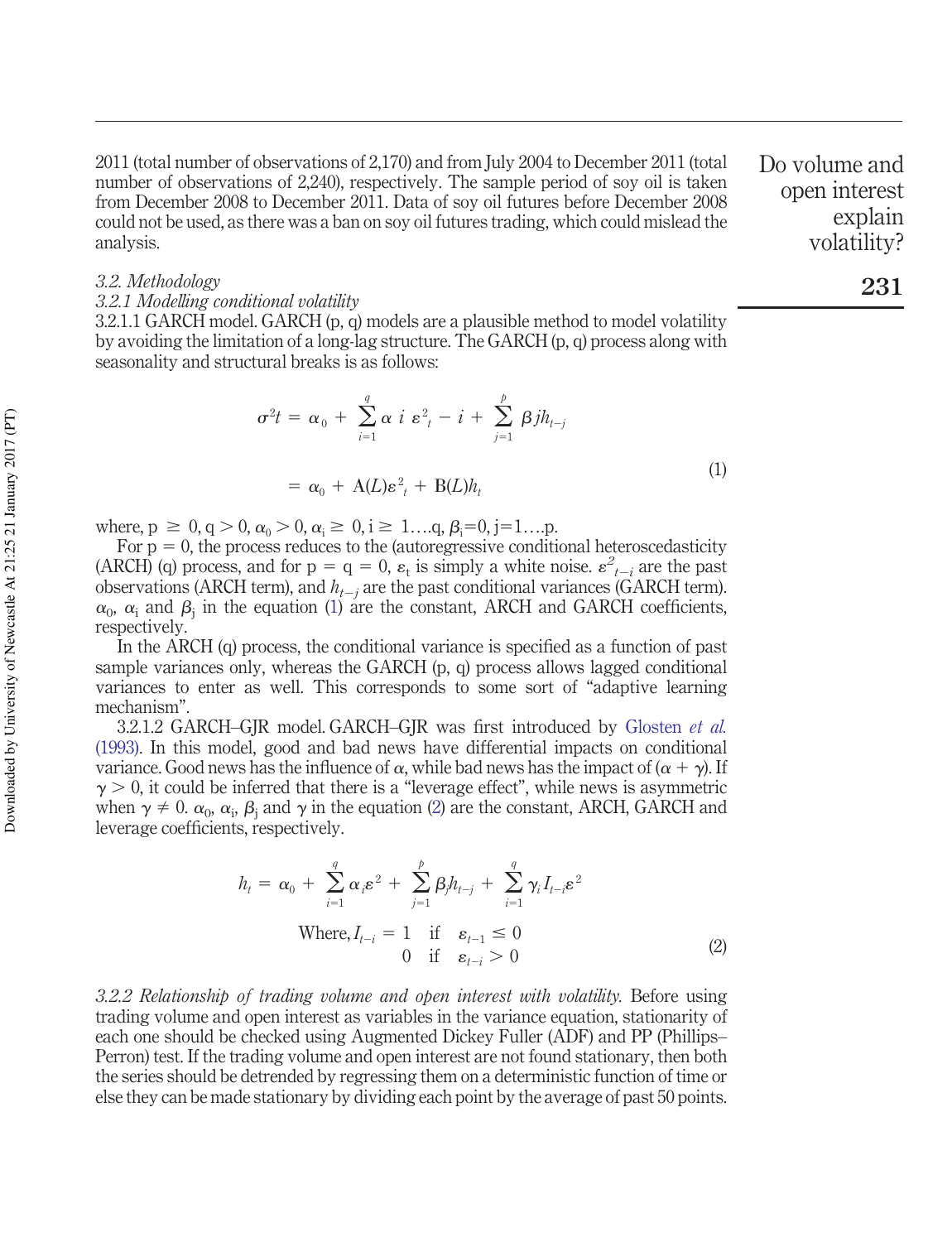As suggested by Chen *et al.* (2001), detrending can be done by allowing both linear (*t*) and non-linear time trends  $(t^2)$ .

$$
Vol_t = \alpha + \beta_1 t + \beta_2 t^2 + \varepsilon_t
$$
  
OpenInt<sub>t</sub> =  $\alpha + \beta_1 t + \beta_2 t^2 + \varepsilon_t$  (3)

In case of non-stationarity, the residuals will be used in the variance equation.

*3.2.3 Model with expected and unexpected trading activity variables.* GARCH models with volume and open interest as regressors can be carried out to measure their effects on conditional volatility. Both trading volume and open interests are divided into expected and unexpected components to examine whether unexpected component of trading activity carries more information.

The unexpected part is extracted by applying Auto Regression Moving Average (p,q) process to both trading volume and open interest.

$$
V_t = \sum_{i=1}^{\rho} \beta_i V_{t-i} + \sum_{j=1}^{q} \delta_j \varepsilon_{t-j} + \varepsilon_t
$$
  
OpenInt<sub>t</sub> =  $\sum_{i=1}^{\rho} \beta_i V_{t-i} + \sum_{j=1}^{q} \delta_j \varepsilon_{t-j} + \varepsilon_t$  (4)

The estimated trading volume and open interest are the expected components, and the residuals of both the components of equation (4) represent the unexpected part.

So, expanded version of the model using both  $EV_t$  (expected volume) and  $UV_t$ (unexpected volume),  ${\rm EOI}_{\rm t}$  (expected open interest) and  ${\rm UOI}_{\rm t}$  (unexpected open interest) can be included in GARCH and GARCH–GJR (for asymmetry) models which is as follows:

$$
h_t = \alpha_0 + \sum_{i=1}^q \alpha_i \varepsilon^2 + \sum_{j=1}^p \beta_j h_{t-j} + \delta_0 EV_t + \delta_1 UV_t + \varsigma_0 EOI_t + \varsigma_1 UOI_t \qquad (5)
$$

$$
h_t = \alpha_0 + \sum_{i=1}^q \alpha_i \varepsilon^2 + \sum_{j=1}^p \beta_j h_{t-j} + \sum_{i=1}^q \gamma_i I_{t-i} \varepsilon^2 + \delta_0 E V_t + \delta_1 UV_t + \varsigma_0 E O I_t + \varsigma_1 U O I_t
$$

Where, 
$$
I_{t-i} = 1
$$
 if  $\varepsilon_{t-1} \le 0$   
0 if  $\varepsilon_{t-i} > 0$  (6)

 $\delta_0$ ,  $\delta_1$ ,  $\varsigma_0$  and  $\varsigma_1$  in the equations (5) and (6) are the coefficients of expected volume, unexpected volume, expected open interest and unexpected open interest, respectively.

*3.2.4 Model with expected and unexpected trading activity variables and asymmetric shocks.* An interaction term (the product of dummy and unexpected component) is created to vary with the sign of the shocks. The dummy variable is set to zero for negative shocks (when volume or open interest is below the expected level) or unity for positive shocks (when volume or open interest is higher than the expected level).

JFEP 6,3

**232**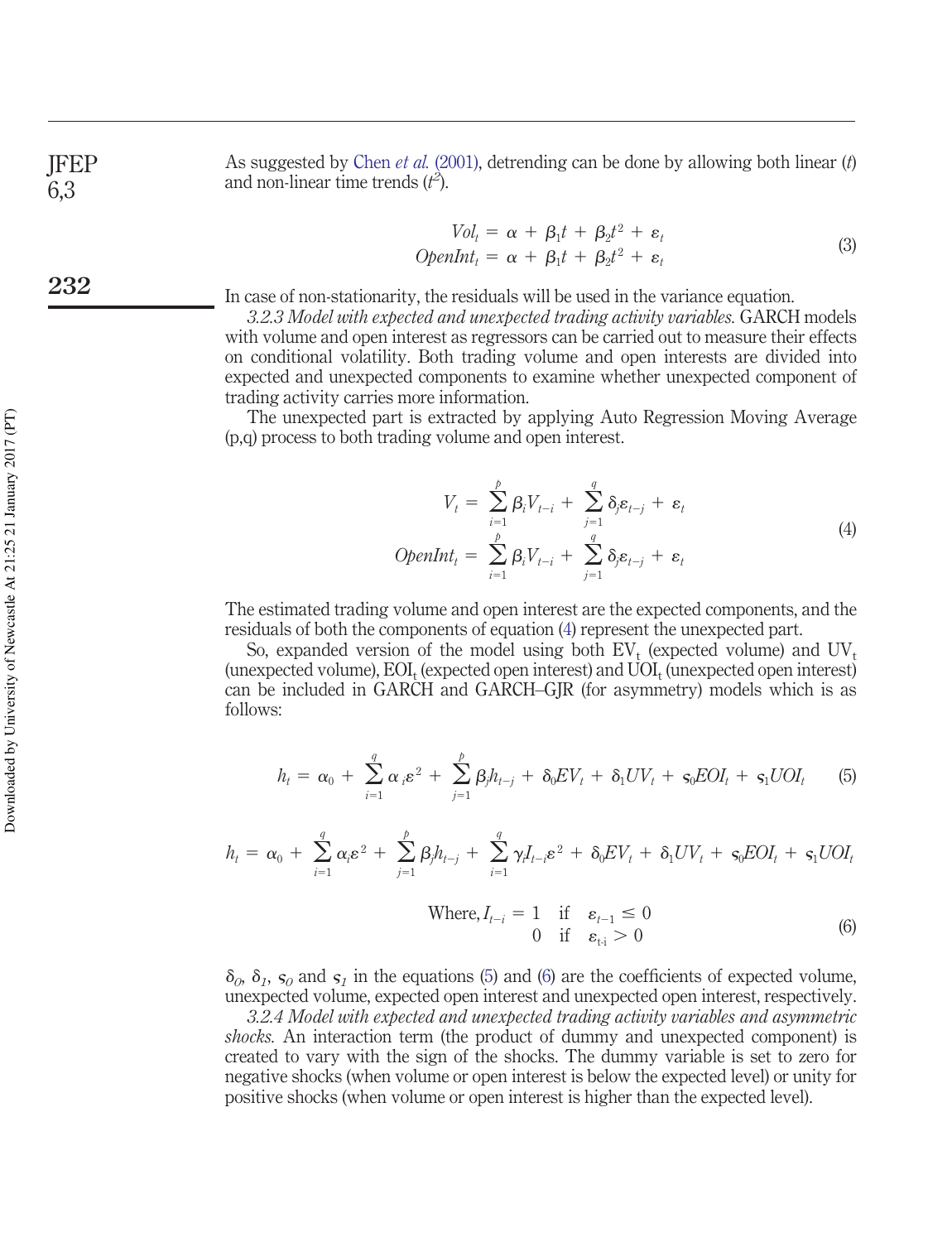$$
h_{t} = \alpha_{0} + \sum_{i=1}^{q} \alpha_{i} \varepsilon^{2} + \sum_{j=1}^{p} \beta_{j} h_{t-j} + \delta_{0} EV_{t} + \delta_{1} UV_{t} + \lambda_{0} (dummy^{*}UV_{t})
$$
 Do volume and open interest  
+ $\varsigma_{0} EOL_{t} + \varsigma_{1} UOL_{t} + \lambda_{1} (dummy^{*}UOL_{t})$  (7)

**233**

$$
h_t = \alpha_0 + \sum_{i=1}^q \alpha_i \varepsilon^2 + \sum_{j=1}^p \beta_j h_{t-j} + \sum_{i=1}^q \gamma_i I_{t-i} \varepsilon^2 + \delta_0 E V_t + \delta_1 UV_t
$$
  
+  $\lambda_0 (d\mu m m y^* UV_t) + \varsigma_0 E O I_t + \varsigma_1 U O I_t + \lambda_1 (d\mu m m y^* U O I_t)$ 

Where, 
$$
I_{t-i} = 1 \quad \text{if} \quad \varepsilon_{t-1} \leq 0
$$

$$
0 \quad \text{if} \quad \varepsilon_{t-i} > 0 \tag{8}
$$

 $\lambda_0$  and  $\lambda_1$  in the equations (7) and (8) are the interaction coefficients of unexpected volume and unexpected open interest, respectively.

#### **4. Results and discussion**

#### *4.1 Descriptive analysis of returns, trade volume and open interest*

Table I presents the descriptive statistics of futures return, trade volume and open interests. Trade volume and open interests are analyzed after taking the natural logarithm. The mean and standard deviation of returns are presented in percentage. Mean return ranges from 0.03 per cent (cumin and soy oil) to 0.075 per cent (pepper and guar seed). The standard deviation of the futures return is found to be high. Skewness of daily return indicates asymmetry, as it is different from zero. Returns are mostly positively skewed and having longer tails to the right, except in the case of soy oil, whereas trade volume and open interest are negatively skewed. Excess kurtosis of all the series indicates that they are leptokurtic, fat-tailed and sharply peaked. Jerque-Bera (J-B) statistics rejects the null hypothesis of normality. The return data of futures market of cumin are not serially correlated which indicates that the autoregressive integrated moving average (ARIMA) model is not necessary to achieve white noise, while, in other cases, autocorrelation is present. However, squared returns of futures markets are highly autocorrelated, signifying the presence of volatility clustering. ADF and PP tests with constant and trend reject the null hypothesis of unit root. Therefore, returns, trading volume and open interest are stationary (Table I).

#### *4.2 Conditional volatility models – GARCH and GARCH–GJR*

Volatility modelling of return is estimated by employing both GARCH and GARCH-GJR models. The estimated results of ARIMA–GARCH and ARIMA–GARCH–GJR are presented in Table II. The ARCH  $(\alpha)$  and GARCH  $(\beta)$  parameters determine the shortand long-run persistence of volatility, respectively. The GARCH coefficient  $(\beta)$  is statistically significant for every commodity. The " $\alpha + \beta$ " is found to be very high in all the commodities. The highest " $\alpha + \beta$ " is in pepper (0.992) followed by guar seed (0.967) and soy oil (0.936). This suggests a high level of volatility persistence. However, volatility is not diverging from mean, as the value of " $\alpha + \beta$ " is < 1. GARCH (1, 1) is sufficient to capture the conditional variance except in pepper where more than one lagged residuals is required. The GARCH–GJR model is estimated to capture the asymmetric effect of news or shocks to volatility. It is found that all the commodities have a significant asymmetric coefficient. Cumin and pepper have a positive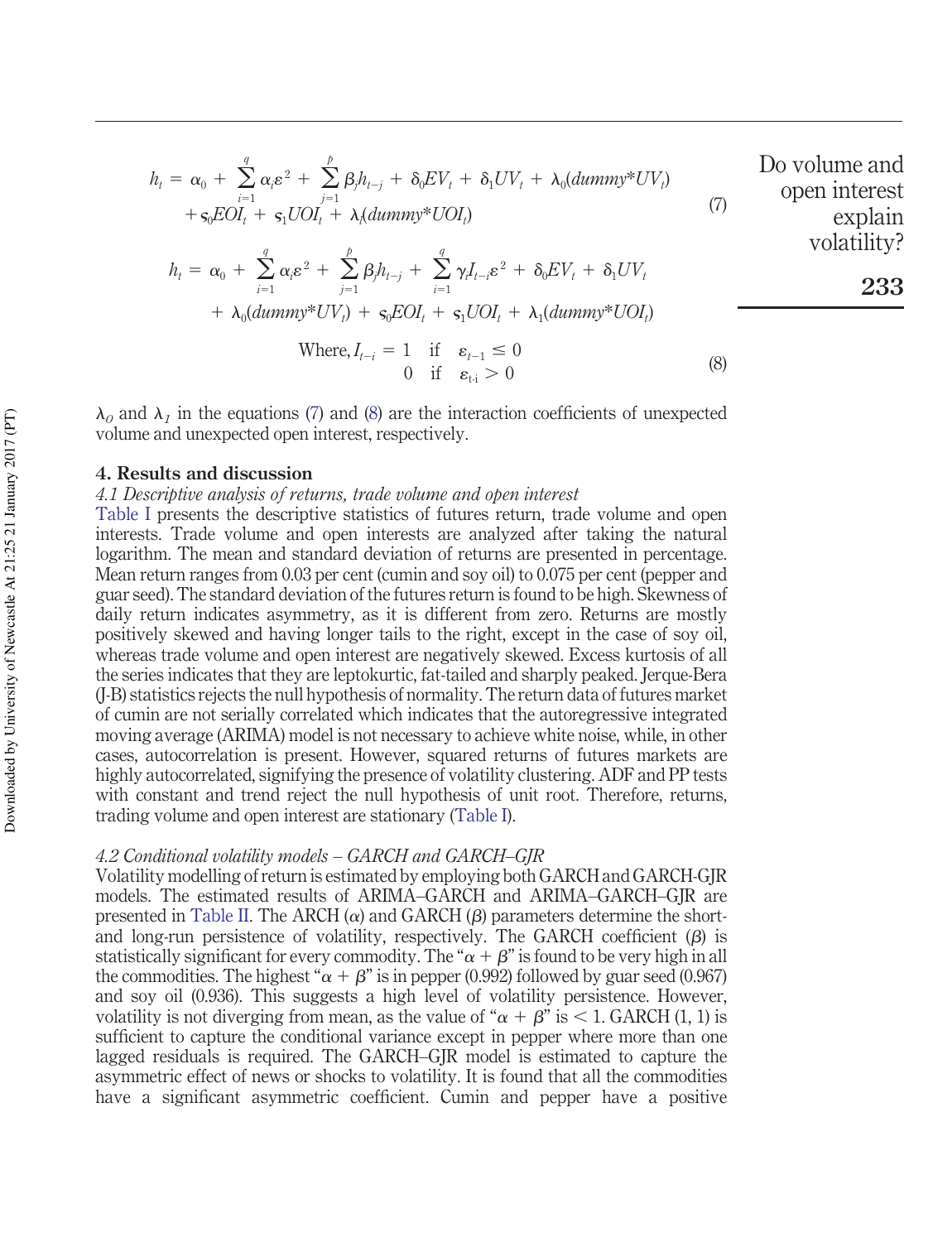| Table I.<br>Descriptive statistics of<br>returns, trade volume and<br>open interest |                                                      |                                             |                                          |                                                          |                                           |                                                                                                                                                                                                                                                                                                                                                                                                                               |                                                                                           |                                                    | 234                                                              | JFEP<br>6,3                                                        |
|-------------------------------------------------------------------------------------|------------------------------------------------------|---------------------------------------------|------------------------------------------|----------------------------------------------------------|-------------------------------------------|-------------------------------------------------------------------------------------------------------------------------------------------------------------------------------------------------------------------------------------------------------------------------------------------------------------------------------------------------------------------------------------------------------------------------------|-------------------------------------------------------------------------------------------|----------------------------------------------------|------------------------------------------------------------------|--------------------------------------------------------------------|
| Var                                                                                 | Commodity                                            | Mean                                        | <b>G</b>                                 | Skewness                                                 | Kurtosis                                  | Jarque-Bera Stat                                                                                                                                                                                                                                                                                                                                                                                                              | $LB-Q(6)$                                                                                 | $LB-Q2(6)$                                         | <b>ADF</b> (constant<br>and trend)                               | PP (constant<br>and trend)                                         |
| Return                                                                              | Soy oil<br>Pepper<br>Guar seed<br>Cumin              | 0.075<br>0.039<br>0.03                      | 1.763<br>1.89<br>1.89                    | 0.975<br>$-11.562$<br>0.128                              | 9.690<br>4.599<br>3.461                   | 3,622.33 (0.000)<br>237.35 (0.000)<br>3,882.90 (0.000)                                                                                                                                                                                                                                                                                                                                                                        | 8.341 (0.214)<br>54.058 (0.000)<br>23.232 (0.001                                          | 32.561 (0.000)<br>206.36 (0.000)<br>20.845 (0.002) | $-42.637*$<br>$-26.021*$<br>$-44.181*$                           | $-42.622*$<br>$-39.964*$<br>$-44.265*$<br>$-44.186*$               |
| volume<br>Trade                                                                     | Soy oil<br>Pepper<br>Cumin                           | 6.266<br>0.075<br>7.893<br>7.417            | 0.939<br>1.318<br>1.853<br>1.590         | $-1.392$<br>$-0.316$<br>0.335<br>$-0.075$                | 6.113<br>2.440<br>4.584<br>2.981          | 776.44 (0.000)<br>(0.000)<br>945.096 (0.000)<br>26.89 (0.000)<br>47.159                                                                                                                                                                                                                                                                                                                                                       | 13.628 (0.034)<br>3,932.7 (0.000)<br>776.44 (0.000)<br>7,064.3 (0.000)                    | 169.37 (0.000)                                     | $-27.282*$<br>$-15.609*$<br>$-7.937*$<br>$-4.242*$               | $-15.343*$<br>$-20.335*$<br>$-14.435*$                             |
| Open interest                                                                       | Guar seed<br>Guar seed<br>Pepper<br>Cumin<br>Soy oil | 10.504<br>8.595<br>1.943<br>8.228<br>10.621 | 0.806<br>0.762<br>0.860<br>1.191<br>L041 | $-1.226$<br>$-0.908$<br>$-0.029$<br>$-0.226$<br>$-0.921$ | 2.392<br>4.433<br>5.556<br>3.229<br>3.451 | 316.618 (0.000)<br>508.186 (0.000)<br>(0.000)<br>1,004.54 (0.000)<br>9.664 (0.007)<br>34.779 (                                                                                                                                                                                                                                                                                                                                | 4,490 (0.000)<br>3,214.4 (0.000)<br>5,463.3 (0.000)<br>2,869.8 (0.000)<br>2,065.3 (0.000) |                                                    | $-4.252*$<br>$-16.681*$<br>$-15.232*$<br>$-14.079*$<br>$-6.192*$ | $-20.319*$<br>$-15.235*$<br>$-16.200*$<br>$-11.251*$<br>$-15.816*$ |
| Critical values, ADF an                                                             |                                                      |                                             |                                          |                                                          |                                           | Notes: Figures in parentheses are p-value at 5 per cent level of significance. LB-Q(k) is the portmanteau statistics to test the joint significance of<br>autocorrelation in the series and squared value of the series. Data in parentheses show p-value. *(**) indicate significance at 5 per cent (10 per cent) level;<br>id PP (constant and trend); 5 per cent = $-2.862$ , $-3.412$ ; 10 per cent = $-2.567$ , $-3.127$ |                                                                                           |                                                    |                                                                  |                                                                    |

Downloaded by University of Newcastle At 21:25 21 January 2017 (PT) Downloaded by University of Newcastle At 21:25 21 January 2017 (PT)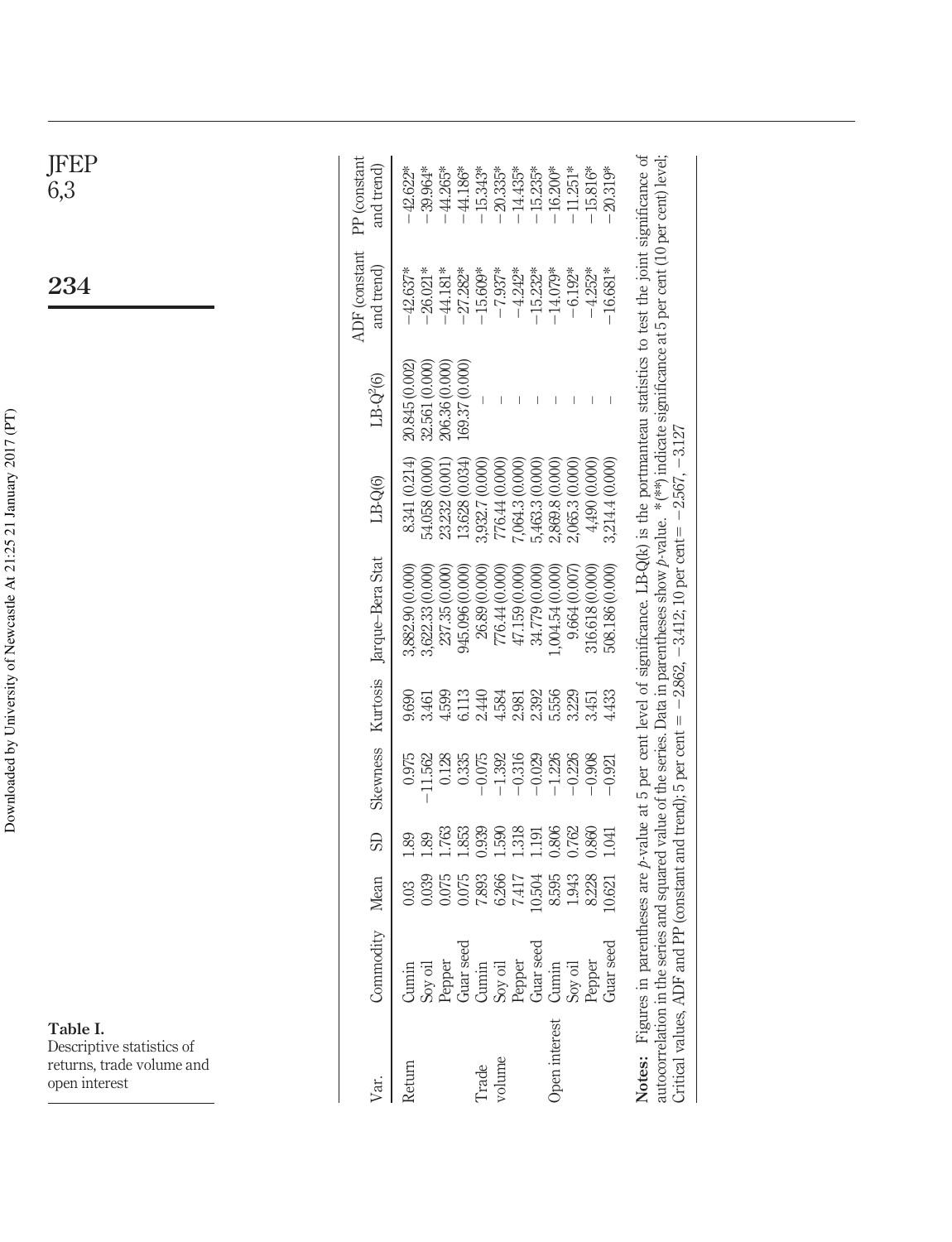| Parameters       | Cumin (ARIMA<br>$[0,1,0]$ -GARCH<br>$\Box$                                                                                                        | GARCH<br>Soy oil (ARIMA<br>$[1,1,1]$ -GARCH<br>$\Xi$ | Pepper (ARIMA<br>2,1,2]-GARCH<br>[2,1]                                    | Guar seed (ARIMA<br>$[1,1,1]$ -GARCH<br>$\Box$  | 0,1,0]-GARCH-GJR<br>Cumin (ARIMA<br>Ē | $[1,1,1]$ -GARCH-GJR<br>Soy oil (ARIMA<br>1,1)    | $[2,1,2]$ -GARCH-GJR<br>Pepper (ARIMA<br>GARCH-GJR                     | $[1,1,1]$ -GARCH-GJR<br>Guar seed (ARIMA<br>$\Box$ |
|------------------|---------------------------------------------------------------------------------------------------------------------------------------------------|------------------------------------------------------|---------------------------------------------------------------------------|-------------------------------------------------|---------------------------------------|---------------------------------------------------|------------------------------------------------------------------------|----------------------------------------------------|
| AR(1)<br>AR(2)   | $6.9 \times 10^{-4}$ ** (0.085)                                                                                                                   | $4.65 \times 10^{-4} (0.177)$<br>$-0.872*$ (0.000)   | $5.63 \times 10^{-4} (0.125)$<br>$-1.300*$ (0.000)<br>$-0.382*$ $(0.025)$ | $4.42 \times 10^{-4}$ * (0.051)<br>0.030(0.187) | $3.37 \times 10^{-4} (0.443)$         | $2.94 \times 10^{-4} (0.571)$<br>$0.865*$ (0.000) | $4.93 \times 10^{-4} (0.186)$<br>$-1.291*(0.000)$<br>$-0.375*$ (0.026) | $8.71 \times 10^{-4*} (0.020)$<br>0.026(0.261)     |
| MA(2)<br>MA(1)   |                                                                                                                                                   | $0.906* (0.000)$                                     | $1.367*$ (0.000)<br>$0.469* (0.004)$                                      | $-0.001(0.963)$                                 |                                       | $-0.815* (0.000)$                                 | $1.361* (0.000)$<br>$0.465* (0.003)$                                   | $-9.34 \times 10^{-4} (0.966)$                     |
| $\epsilon$       | $7.13 \times 10^{-5*} (0.000)$                                                                                                                    | $6.08 \times 10^{-6*} (0.000)$                       | $2.51 \times 10^{-6}$ (0.000)                                             | $9.78 \times 10^{-6*}$ (0.000)                  | $3.86 \times 10^{-5*} (0.000)$        | $4.73 \times 10^{-6*} (0.000)$                    | $2.38 \times 10^{-6} * (0.000)$                                        | $8.22 \times 10^{-6}$ % (0.000)                    |
| E                | $0.183*(0.000)$                                                                                                                                   | $0.066* (0.000)$                                     | $0.149* (0.000)$<br>$-0.127*(0.000)$                                      | $0.043*(0.000)$                                 | $0.061*(0.000)$                       | $0.065* (0.000)$                                  | $0.086* (0.003)$<br>$-0.062*$ (0.035)                                  | $0.055*(0.000)$                                    |
| $\frac{a}{a}$    | $0.635*(0.000)$                                                                                                                                   | $0.870*$ (0.000)                                     | $0.970* (0.000)$                                                          | $0.924*(0.000)$                                 | 0.0000) *82.75                        | $0.934*(0.000)$                                   | $0.971*(0.000)$                                                        | $0.933*(0.000)$                                    |
| h,               |                                                                                                                                                   |                                                      |                                                                           |                                                 | $0.135*(0.000)$                       | $-0.100*$ (0.000)                                 | $0.141*0.004$                                                          | $-0.033*(0.0000)$                                  |
| $\frac{1}{2}$    |                                                                                                                                                   |                                                      |                                                                           |                                                 |                                       |                                                   | $-0.147*0.003$                                                         |                                                    |
| <b>AIC</b>       |                                                                                                                                                   | $-6.272$                                             | $-5.334$                                                                  | $-5.270$                                        | $-5.168$                              | $-6.272$                                          | $-5.336$                                                               | $-5.273$                                           |
| S                | $-5.146$                                                                                                                                          | $-6.240$                                             | $-5.311$                                                                  | $-5.254$                                        | $-5.153$                              | $-6.235$                                          | $-5.307$                                                               | $-5.255$                                           |
| POE              | $-5.153$                                                                                                                                          | $-6.259$                                             | $-5.326$                                                                  | $-5.264$                                        | $-5.162$                              | $-6.258$                                          | $-5.325$                                                               | $-5.266$                                           |
| Log likelihood   | 4,952.413                                                                                                                                         | 2,828.480                                            | 5,791.266                                                                 | 5,895.418                                       | 4,963.273                             | 2,829.591                                         | 5,795.434                                                              | 5,899.690                                          |
| $Q^2(4)$         | 1,515 (0.972)                                                                                                                                     | 509 (0.341)                                          | 5.874 (0.209)                                                             | 1.182 (0.528)                                   | .396 (0.983                           | 2.540 (0.637                                      | 6.501 (0.165)                                                          | 2.839 (0.725                                       |
| ARCH-LM (F-stat) | 0.328 (0.828)                                                                                                                                     | 0.079(0.923)                                         | .294(0.745)                                                               | 0.805,00.100.005                                | 0.75 (0.927)                          | 0.886 (0.412)                                     | 0.268 (0.764)                                                          | 1880 666                                           |
| $ARCH-LM (TR3)$  | 0.378 (0.827)                                                                                                                                     | 0.159 (0.922)                                        | 1.589 (0.745)                                                             | 0.061(0.805)                                    | 0.152(0.927)                          | 1.775 (0.411)                                     | 0.537 (0.764)                                                          | .900 (0.386)                                       |
|                  | Notes: Figures in parentheses are <i>p</i> -value at 5 per cent level of significance; * indicates significance at 5 per cent (10 per cent) level |                                                      |                                                                           |                                                 |                                       |                                                   |                                                                        |                                                    |

Do volume and open interest explain volatility?

**235**

**Table II.** Estimates of conditional volatility models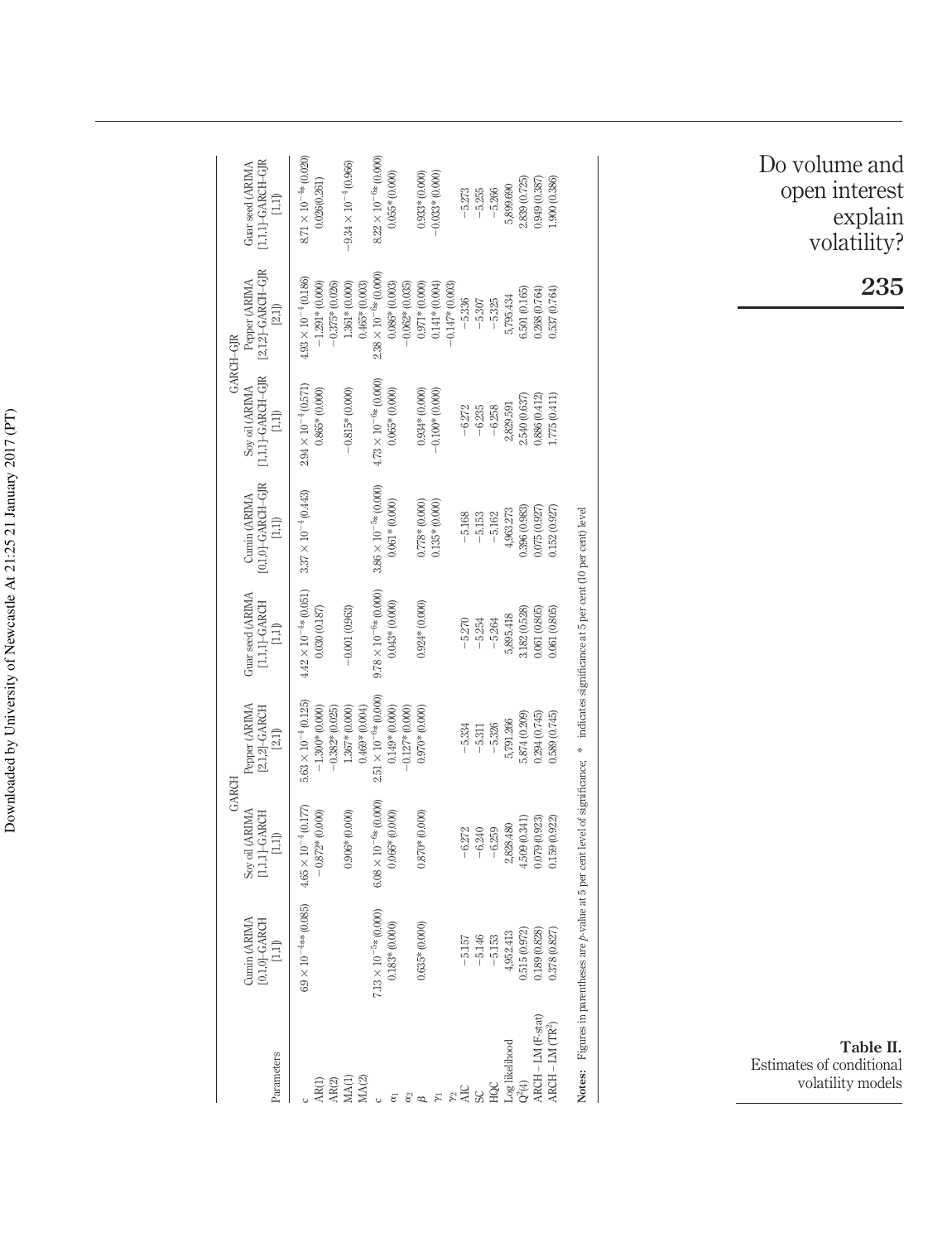asymmetry, implying that negative news has a greater impact than the positive news. However, in cases of soy oil and guar seed, the asymmetric coefficient is negative, advocating that negative shocks have lesser effect than the positive shocks. All models of GARCH and GARCH–GJR have also been assessed to check their validity by testing their residuals. The Ljung-Box stat of standardised squared residuals  $(Q^2)$  and Lagrange multiplier test are found statistically insignificant. This signifies that the models are well fit and are able to explain the variance (Table II). JFEP 6,3 **236**

#### *4.3 Conditional volatility modelling with expected and unexpected components of trade volume and open interest*

Trading volume and open interest have been modelled with ARIMA and found sufficient to capture the conditional return. The residuals of ARIMA model have been extracted and incorporated into the variance equation of return as unexpected components, while the difference between the unexpected and the actual components have been incorporated as the expected component. In addition to GARCH, GARCH– GJR has also been estimated to capture the asymmetric effect of return volatility. The results of GARCH and GARCH–GJR along with the expected and unexpected components of trading volume and open interest are presented in Table III. It is evident in the result that after inclusion of trading volume and open interest in the GARCH equation, the persistence  $(\alpha + \beta)$  has reduced marginally. The highest reduction is observed in pepper (from 0.992 to 0.601) followed by soy oil (from 0.936 to 0.79), guar seed (from 0.967 to 0.785) and cumin (from 0.818 to 0.702). But the ARCH  $(\alpha)$  and GARCH  $(\beta)$  terms have not yet vanished away. It suggests that volatility is more explained by its lagged conditional variances rather than trading volume and open interest. Trading volume and open interest explain conditional variance only to a small extent. The results highlight that the information content of trading volume and open interest are not very much significant. It is also evident that there is a presence of asymmetric effect  $(\gamma)$ . Cumin and pepper have a positive asymmetry, which implies that negative news has greater impact on volatility than the positive news. However, in case of soy oil, the asymmetric coefficient is negative, which advocates that negative shocks have lesser effect than the positive shocks. Both the effects of expected and unexpected trading volume and open interest are significant but to a very small extent. Expected trading volume is negative in cumin and soy oil, whereas the relationship is positive in pepper and guar seed. Tauchen and Pitts (1983) argued that a negative relationship exists mainly in immature or expanding markets, whereas a positive relationship is observed in mature markets where trader's participation does not change much or remains almost constant. In an expanding market, the trading volume increases as the number of traders increase. As the average of changes in traders' reservation prices represent the market price changes during a single market clearing, increasing the number of traders in an expanding market means that the inter-differences is mostly negated. Hence, price change or volatility cannot increase while volume has increased. Another explanation for the absence of positive relationship between trading volume and conditional variance of returns in some commodities futures is the absence differential cost of holding long and short positions (Karpoff, 1987). However, this argument is not consistent across the commodities because a positive relationship exists in pepper and guar seed. The unexpected trading volume is positive in almost all the commodities in both GARCH and GARCH–GJR equations. The effect of unexpected part is larger than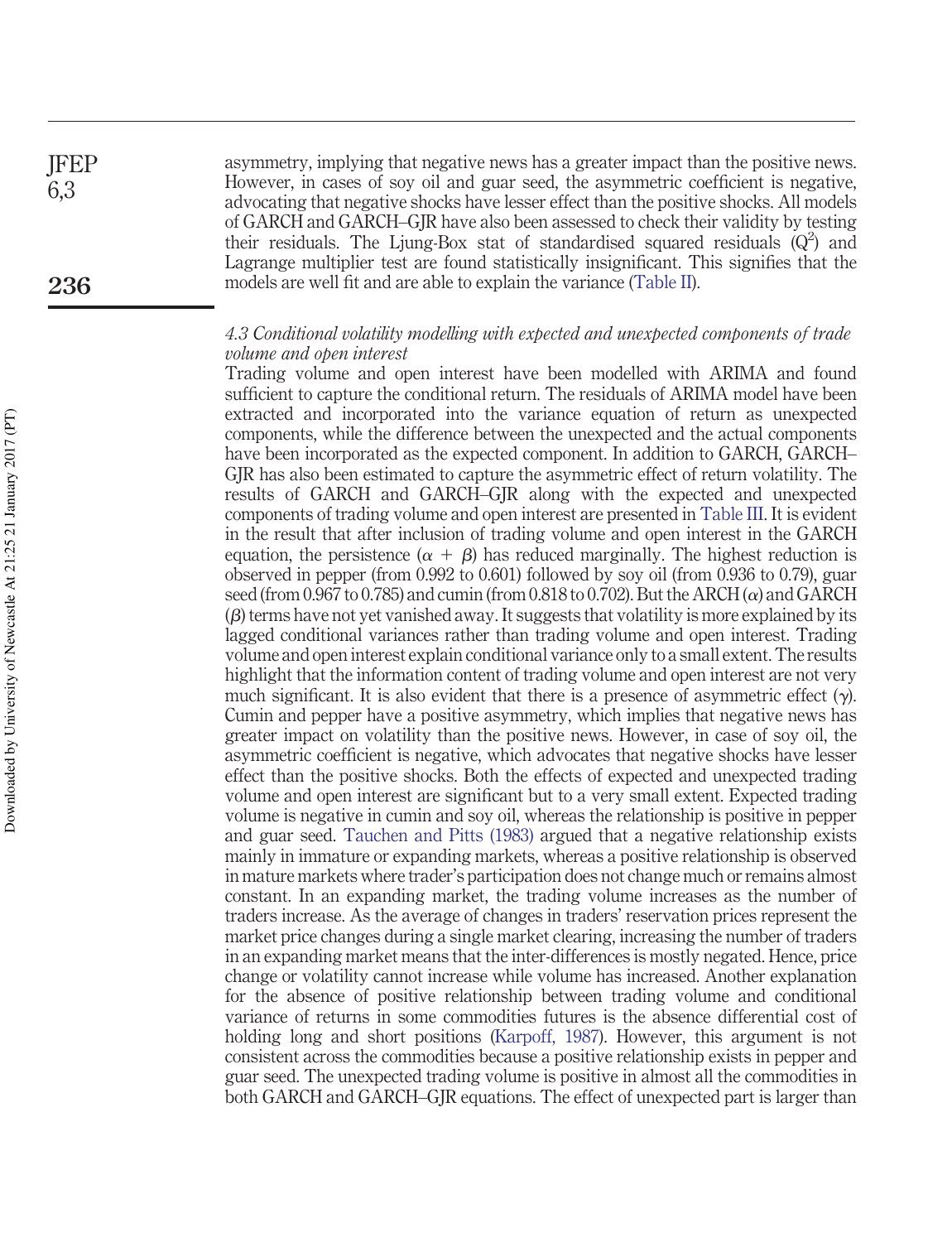|                                                                                                                                 |                                        |                                                                                              | GARCH                                                                                                                                             |                                                  |                                                | GARCH-GIR                                                                      |                                                                              |                                                                 |
|---------------------------------------------------------------------------------------------------------------------------------|----------------------------------------|----------------------------------------------------------------------------------------------|---------------------------------------------------------------------------------------------------------------------------------------------------|--------------------------------------------------|------------------------------------------------|--------------------------------------------------------------------------------|------------------------------------------------------------------------------|-----------------------------------------------------------------|
| Parameters                                                                                                                      | Cumin (ARIMA<br>$[0,1,0]$ -GARCH<br>Ē. | Soy oil (ARIMA<br>$[1,1,1]\text{-}\text{GARCH}$<br>$\begin{array}{c} 111 \\ 111 \end{array}$ | [2,1,2]-GARCH-GJR<br>Pepper (ARIMA<br>[2,1]                                                                                                       | Guar seed (ARIMA<br>$[1,1,1]$ -GARCH<br>Ē.       | $[0,1,0]$ -GARCH GJR<br>Cumin (ARIMA<br>$\Box$ | $[1,1,1] - GARTH-GJR$<br>Soy oil (ARIMA<br>$\begin{array}{c} 1,11 \end{array}$ | $[2,1,2]$ -GARCH-GJR<br>Pepper (ARIMA<br>[2,1]                               | $[1,1,1]$ -GARCH-GJR<br>Guar seed (ARIMA<br>ΩJ)                 |
| AR(2)<br>AR(1)                                                                                                                  | $-1.71 \times 10^{-4} (0.641)$         | $7.97 \times 10^{-4} (0.281)$<br>0.005(0.999)                                                | $.59 \times 10^{-4} (0.653)$<br>0.028(0.966)<br>$-0.004(0.993)$                                                                                   | $1.62 \times 10^{-4} (0.632)$<br>$-0.002(0.999)$ | $-1.43 \times 10^{-4*} (0.709)$                | $4.42\times10^{-4}\,(0.273)$<br>$0.828*(0.000)$                                | $1.41 \times 10^{-4} (0.688)$<br>$-4 \times 10^{-4} (0.992)$<br>0.033(0.956) | $-6.26 \times 10^{-4} (0.999)$<br>$2.28 \times 10^{-4} (0.502)$ |
| MA(2)<br>MA(1)                                                                                                                  |                                        | (666(0.999)                                                                                  | $-0.004(0.993)$<br>0.011(0.987)                                                                                                                   | $-0.002(0.996)$                                  |                                                | $-0.798*$ (0.000)                                                              | 0.011(0.985)<br>$-0.005(0.989)$                                              | $-4.88 \times 10^{-4} (0.999)$                                  |
| $\circ$                                                                                                                         | $5.34 \times 10^{-4} * (0.000)$        | $2.58 \times 10^{-4*} (0.000)$                                                               | $3.61 \times 10^{-4} * (0.000)$                                                                                                                   | $3.34 \times 10^{-4*} (0.000)$                   | $5.0\times10^{-4*}$ (0.000)                    | $4.29 \times 10^{-5}*(0.000)$                                                  | $3.65 \times 10^{-4} * (0.000)$                                              | $3.46 \times 10^{-4*}$ (0.000)                                  |
| δ,                                                                                                                              | $0.158*(0.000)$                        | $0.149*$ $(0.000)$                                                                           | $0.141*(0.000)$<br>0.037(0.155)                                                                                                                   | $0.131* (0.000)$                                 | $0.104*(0.000)$                                | $0.168*(0.000)$                                                                | $0.051**$ (0.082)<br>$0.096*(0.003)$                                         | $0.136*(0.000)$                                                 |
| $\frac{\partial^2}{\partial \theta^2}$                                                                                          | $0.544*$ $(0.000)$                     | $0.590* (0.0000)$                                                                            | $0.460* (0.000)$                                                                                                                                  | $0.654*$ $(0.000)$                               | $0.555*(0.000)$                                | $0.722*$ $(0.000)$                                                             | $0.448*(0.000)$                                                              | $0.645* (0.000)$                                                |
| $\overline{\mathcal{E}}$                                                                                                        |                                        |                                                                                              |                                                                                                                                                   |                                                  | $0.100*(0.000)$                                | $-0.057*(0.104)$                                                               | $0.088*(0.038)$                                                              | $-0.015(0.492)$                                                 |
|                                                                                                                                 |                                        |                                                                                              |                                                                                                                                                   |                                                  |                                                |                                                                                | $-0.024(0.498)$                                                              |                                                                 |
|                                                                                                                                 | $2.01 \times 10^{-5}$ * (0.000)        | $-1.45 \times 10^{-5*}$ (0.005)                                                              | $3.92 \times 10^{-6} (0.130)$                                                                                                                     | $5.66 \times 10^{-6*}$ (0.000)                   | $-1.97 \times 10^{-5*} (0.000)$                | $-3.14 \times 10^{-6}*(0.008)$                                                 | $7.10 \times 10^{-6}$ * $(0.036)$                                            | $5.28 \times 10^{-6}$ (0.000)                                   |
| $\begin{array}{c}\n\mathbb{R} \\ \mathbb{R} \\ \mathbb{R}\n\end{array} \begin{array}{c}\n\mathbb{R} \\ \mathbb{R}\n\end{array}$ | $1.02 \times 10^{-4}$ * (0.000)        | $5.46\times10^{-5}\,(0.505)$                                                                 | $1.01 \times 10^{-4}$ * (0.000)                                                                                                                   | $1.19 \times 10^{-4*}$ (0.000)                   | $1.04\times10^{-4\mathrm{s}}$ (0.000)          | $-2.17 \times 10^{-6} (0.391)$                                                 | $9.86 \times 10^{-5*} (0.000)$                                               | $1.21 \times 10^{-4*}(0.000)$                                   |
|                                                                                                                                 | $-3.40 \times 10^{-5}*(0.000)$         | $-4.05 \times 10^{-5*} (0.000)$                                                              | $-3.61 \times 10^{-5}*(0.000)$                                                                                                                    | $-3.13 \times 10^{-5}$ % (0.000)                 | $-3.05 \times 10^{-5*} (0.000)$                | $-4.07 \times 10^{-6}*(0.040)$                                                 | $-3.93 \times 10^{-4} * (0.000)$                                             | $-3.18 \times 10^{-5*} (0.000)$                                 |
| ŪΟΙ                                                                                                                             | $7.43 \times 10^{-4} * (0.000)$        | $-1.49 \times 10^{-5} (0.495)$                                                               | $3.96 \times 10^{-5*} (0.000)$                                                                                                                    | $-1.22 \times 10^{-5}$ ** (0.072)                | $4.51 \times 10^{-5*} (0.000)$                 | $1.54 \times 10^{-5*}(0.000)$                                                  | $3.54 \times 10^{-4} * (0.000)$                                              | $-1.34 \times 10^{-5} (0.136)$                                  |
| <b>AIC</b>                                                                                                                      | $-5.343$                               | $-5.973$                                                                                     | $-5.443$                                                                                                                                          | $-5.407$                                         | $-5.346$                                       | $-6.289$                                                                       | $-5.449$                                                                     | $-5,406$                                                        |
| SC                                                                                                                              | $-5.319$                               | $-5.920$                                                                                     | $-5.409$                                                                                                                                          | $-5.381$                                         | $-5.320$                                       | $-6.230$                                                                       | $-5.409$                                                                     | $-5.378$                                                        |
| HQC                                                                                                                             | $-5.334$                               | $-5.953$                                                                                     | $-5.431$                                                                                                                                          | $-5.397$                                         | $-5.337$                                       | $-6.266$                                                                       | $-5.434$                                                                     | $-5.396$                                                        |
| Log Likelihood                                                                                                                  | 5,134.646                              | 2,692.094                                                                                    | 5,913.338                                                                                                                                         | 6,055.211                                        | 5,139.177                                      | 2,834.676                                                                      | 5,921.752                                                                    | 6,055.336                                                       |
| $Q^2(4)$                                                                                                                        | 4.471 (0.346)                          | 84.236* (0.000)                                                                              | 5.874 (0.209)                                                                                                                                     | 1.024(0.403)                                     | 075 (0.396)                                    | 1651 (0.957                                                                    | 7.489 (0.112)                                                                | 3.922 (0.417)                                                   |
| ARCH-LM (F-stat)                                                                                                                | 0.612 (0.542)                          | 51.236* (0.000)                                                                              | L146 (0.318)                                                                                                                                      | .598 (0.202)                                     | 1,558 (0.572)                                  | 0.96 (0.908)                                                                   | 0.042 (0.837)                                                                | 1.368 (0.255)                                                   |
| ARCH-LM (TR <sup>2</sup> )                                                                                                      | .225(0.541)                            | 92.234* (0.000)                                                                              | 2.293(0.317)                                                                                                                                      | 3.197 (0.202)                                    | 1.118(0.571)                                   | 0.98 (0.908)                                                                   | 0.042 (0.837)                                                                | 2.737 (0.254)                                                   |
|                                                                                                                                 |                                        |                                                                                              | Notes: Figures in parentheses are <i>p</i> -value at 5 per cent level of significance; * indicates significance at 5 per cent (10 per cent) level |                                                  |                                                |                                                                                |                                                                              |                                                                 |

**Table III.** Estimates of conditional volatility with expected and unexpected trading volume and open interest

Do volume and open interest explain volatility?

**237**

Downloaded by University of Newcastle At 21:25 21 January 2017 (PT) Downloaded by University of Newcastle At 21:25 21 January 2017 (PT)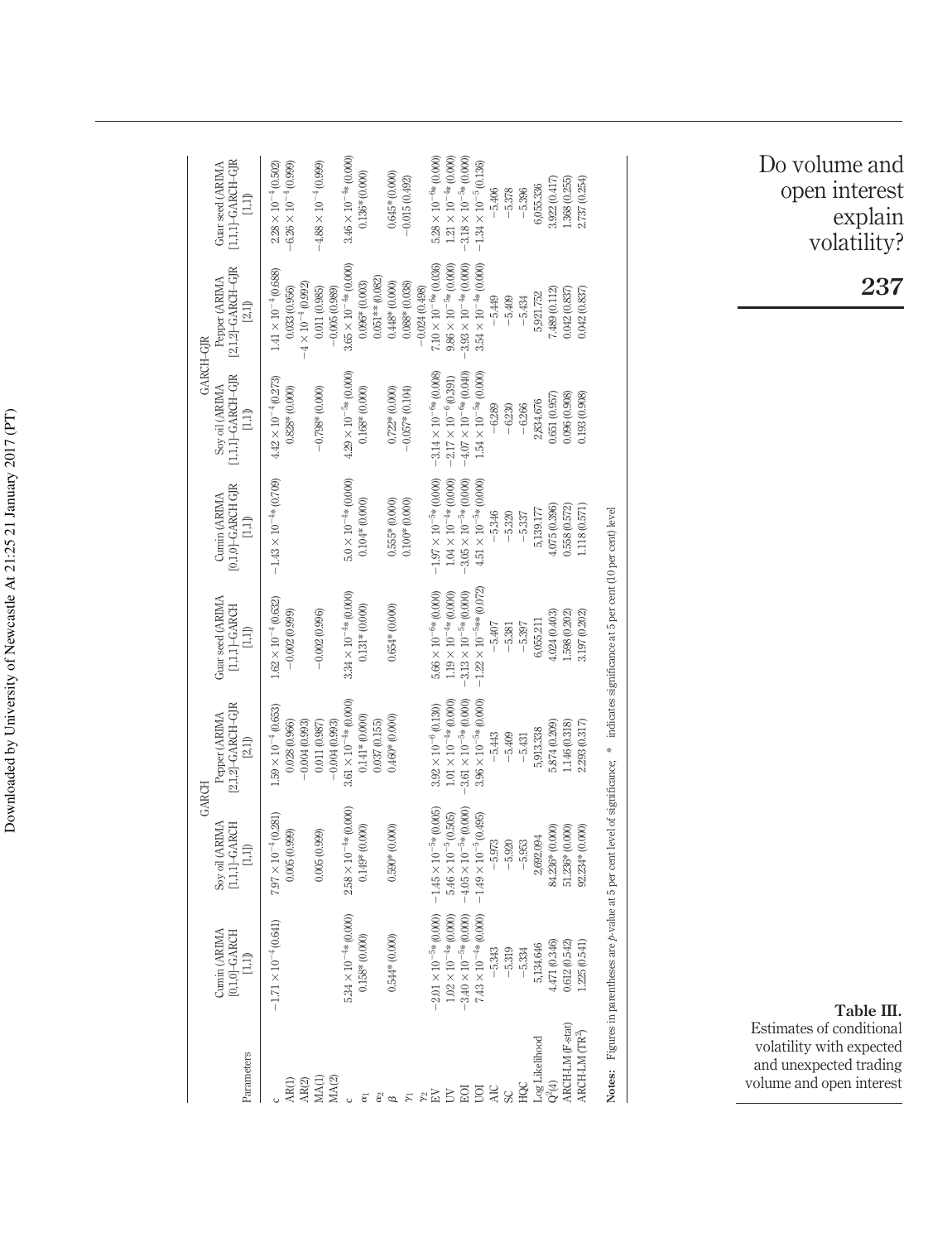JFEP 6,3

**238**

the expected part. It indicates that price changes occur more due to the flow of private information than predictable information. The results are consistent with the findings of Bessembinder and Seguin (1993), Pati (2008), Javadi (2012) and Sharma *et al.* (1996). However, the results contrast with Lamoureux and Lastrapes (1990) in which the inclusion of volume eliminated the persistence in volatility.

The coefficient estimates of expected and unexpected open interest are also very small but significant. The negative relationship between volatility and expected open interest indicates that when open interest or market depth increases, it lessens volatility. This finding is in line with Bessembinder and Seguin (1993) and Pati (2008). Expected open interest represents the number of traders or the capital affiliated with the market and relates to the speculators or day traders. So, the increase in the trader's participation or capital flow into the market would augment market depth and, consequently, dampen volatility. However, the unexpected part of the open interest, the end-of-the-day positions mainly held by the hedgers, is higher than the expected part, but the sign of coefficient is mostly positive which contrasts with the study of Bessembinder and Seguin (1993). This nature of positive relationship between unexpected open interest and volatility can be because of the fact that the number of hedgers in Indian commodity futures market is very small and, hence, cannot be used as a proxy of amount of uninformed trading.

#### *4.4 Asymmetric effects of unexpected shocks to volume and open interest*

An interaction term (the product of dummy and unexpected component) has been created to vary with the sign of the shocks. The dummy variable has been set to zero for negative shocks (when volume or open interest is below the expected level) or unity (when volume or open interest is higher than the expected level). Now, the coefficients associated with the unexpected volume and open interest only capture marginal impact of negative shocks, while the coefficient associated with the interaction term together with the coefficient of unexpected component capture the marginal impact of positive shocks. In both the GARCH and GARCH–GJR models, the interaction term of trading volume emerges to be positive (except in soy oil) which suggests that higher volatility is due to positive shocks to volume (Table IV). This implies that positive private information proxied by positive volume shocks has more impact on volatility than negative shocks. Finally, the impact of volume shocks has been found to be triggered mostly by positive shocks. This is consistent with the results of a study conducted by Bessembinder and Seguin (1993). The coefficients of interaction terms of unexpected open interest have emerged significantly negative in soy oil and positive in pepper at five per cent level of significance in GARCH equation. This implies that unanticipated increase (positive shocks) in open interest is associated with lower volatility in soy oil and higher volatility in pepper. In other cases, the interaction term of open interest is insignificant, at least at the five per cent level of significance. This presents inconclusive evidence of consistent positive or negative asymmetry in unexpected shocks to open interest (Table IV). It is interesting to note that after inclusion of interaction terms, the squared residuals in few cases have been found to have significant autocorrelations (Table IV). This problem is circumvented by augmenting one more lagged GARCH and/or ARCH term[2].

The existence of positive asymmetry indicates that short sales are costly and deters the traders from reacting to information when the effect is to decrease the demands. This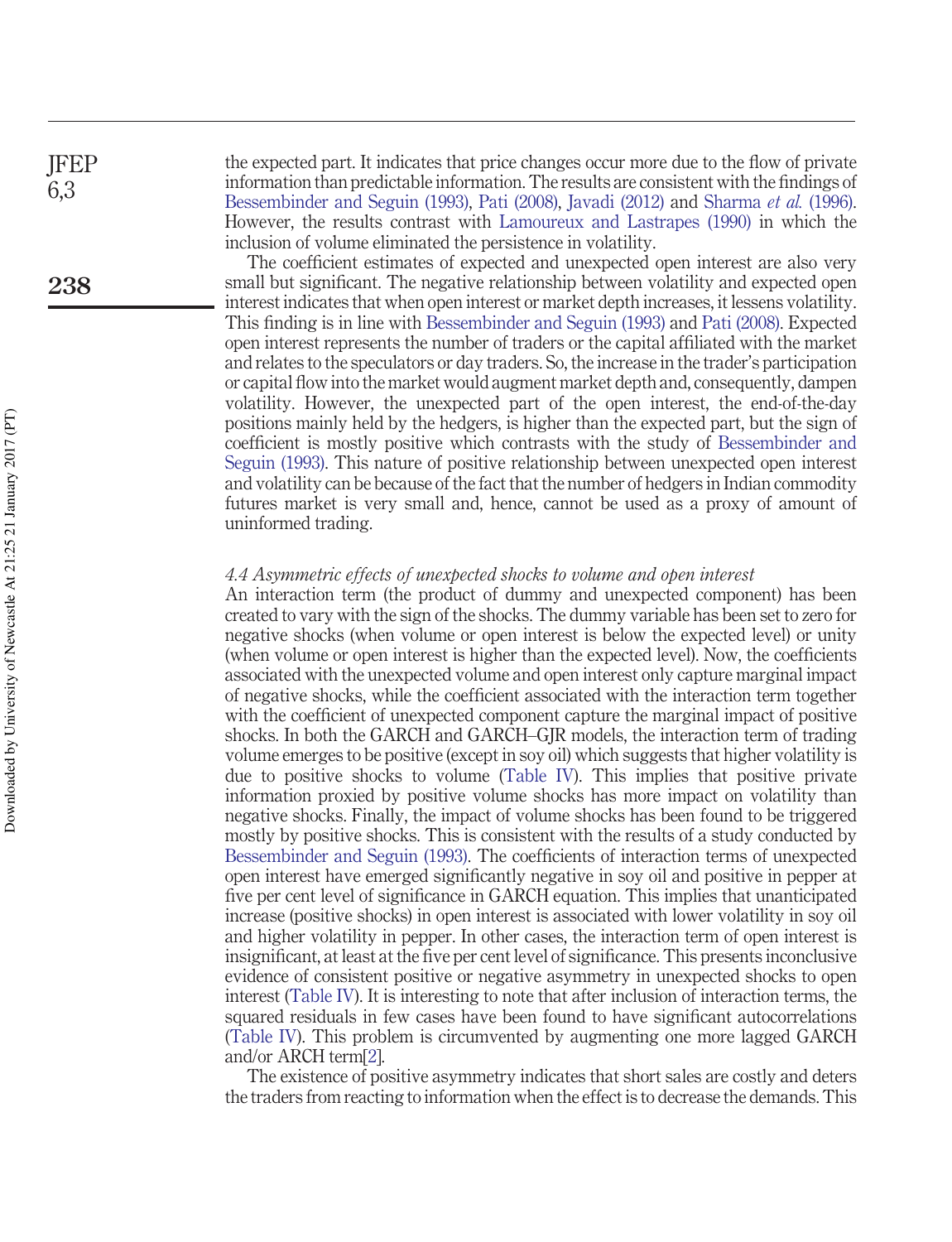|                             | Cumin (ARIMA                                                                                                                                      | GARCH<br>Soy oil (ARIMA                       | Pepper (ARIMA                                 | Guar seed (ARIMA                                  | Cumin (ARIMA                                               | GARCH-GIR<br>Soy oil (ARIMA                                                                | Pepper (ARIMA                                  | Guar seed (ARIMA                                  |
|-----------------------------|---------------------------------------------------------------------------------------------------------------------------------------------------|-----------------------------------------------|-----------------------------------------------|---------------------------------------------------|------------------------------------------------------------|--------------------------------------------------------------------------------------------|------------------------------------------------|---------------------------------------------------|
| Parameters                  | $[0,1,0]$ -GARCH<br>$\Box$                                                                                                                        | $[1,1,1]$ -GARCH<br>$[1,1]$                   | $[2,1,2]$ -GARCH GJR<br>$[21]$                | $[1,1,1]\text{-}\text{GARCH}$<br>[1,1]            | $[0,1,0]$ -GARCH GJR<br>$\begin{array}{c} 1.1 \end{array}$ | $[1,1,1]$ -GARCH GJR<br>$[1,1]$                                                            | [2,1,2]-GARCH GJR<br>$[2,1]$                   | $[1,1,1]$ -GARCH GJR<br>$\Box$                    |
| AR(1)                       | $4.49 \times 10^{-4}$ ** (0.085)                                                                                                                  | $2.79 \times 10^{-4} (0.515)$<br>0.005(0.999) | $-2.3 \times 10^{-4} (0.468)$<br>0.007(0.988) | $-1.45 \times 10^{-4} (0.647)$<br>$-0.004(0.997)$ | $-7.93 \times 10^{-4}$ * (0.012)                           | $5.02 \times 10^{-4} (0.386)$<br>0.005(0.999)                                              | $-8.92 \times 10^{-5} (0.778)$<br>0.021(0.898) | $-1.67 \times 10^{-4} (0.595)$<br>$-0.003(0.997)$ |
| AR(2)                       |                                                                                                                                                   |                                               | 0.002(0.998)                                  |                                                   |                                                            |                                                                                            | $-0.005(0.986)$                                |                                                   |
| MA(2)<br>MA(1)              |                                                                                                                                                   | 0.005(0.999)                                  | 0.007(0.988)<br>0.001(0.998)                  | $-0.005(0.996)$                                   |                                                            | 0.005(0.999)                                                                               | 0.017(0.916)<br>$-0.006(0.983)$                | $-0.008(0.993)$                                   |
| $\circ$                     | $2.65 \times 10^{-4*}$ (0.000)                                                                                                                    | $2.35 \times 10^{-4*} (0.000)$                | $2.19 \times 10^{-4} * (0.000)$               | $1.63 \times 10^{-4}*(0.000)$                     | $2.56 \times 10^{-4}$ * (0.000)                            | $2.51 \times 10^{-4}*(0.000)$                                                              | $2.02 \times 10^{-4} * (0.000)$                | $1.58 \times 10^{-4} * (0.000)$                   |
| $\alpha_1$                  | $0.174*(0.000)$                                                                                                                                   | $0.1488*(0.000)$                              | $0.128* (0.000)$                              | $0.140* (0.000)$                                  | $0.138* (0.000)$                                           | $0.150*(0.0000)$                                                                           | $0.137* (0.000)$                               | $0.153*(0.000)$                                   |
|                             |                                                                                                                                                   |                                               | 0.039** (0.076)                               |                                                   |                                                            |                                                                                            | $0.049**$ (0.065)                              |                                                   |
| $\overset{\circ}{\alpha}$   | $0.548*(0.000)$                                                                                                                                   | $0.550* (0.000)$                              | $0.516* (0.000)$                              | $0.515* (0.000)$                                  | $0.536* (0.000)$                                           | $0.555*(0.000)$                                                                            | $0.429* (0.000)$                               | $0.472*$ (0.000)                                  |
| $\tilde{\kappa}$            |                                                                                                                                                   |                                               |                                               |                                                   | $0.091*00.000$                                             | 0.044(0.587)                                                                               | 0.058 (0.176)                                  | 0.032(0.269)                                      |
|                             |                                                                                                                                                   |                                               |                                               |                                                   |                                                            |                                                                                            | 0.034 (0.329)                                  |                                                   |
| $_{\mathrm{EV}}^{\gamma_2}$ | $-1.62 \times 10^{-5} (0.000)$                                                                                                                    | $-1.38\times10^{-5}*(0.000)$                  | $-8.8 \times 10^{-6*} (0.004)$                | $-4.34 \times 10^{-6} (0.334)$                    |                                                            | $-1.36 \times 10^{-5*} (0.000) -1.35 \times 10^{-5*} (0.000) -2.28 \times 10^{-6} (0.521)$ |                                                | $-3.46 \times 10^{-6} (0.597)$                    |
| $\geq$                      | $6.73 \times 10^{-5} (0.000)$                                                                                                                     | $1.18 \times 10^{-5}*(0.000)$                 | $9.09\times10^{-5*}$ (0.000)                  | $9.31 \times 10^{-5}$ * (0.000)                   | $6.51 \times 10^{-5*}$ (0.000)                             | $2.08\times10^{-5*}(0.000)$                                                                | $5.66 \times 10^{-5*} (0.000)$                 | $9.07 \times 10^{-5}*(0.000)$                     |
| Dunmy-UV                    | $3.54 \times 10^{-4} (0.000)$                                                                                                                     | $-1.93 \times 10^{-5}*(0.000)$                | $1.67 \times 10^{-4} * (0.000)$               | $2.33 \times 10^{-4} * (0.000)$                   | $3.48\times10^{-4*}(0.000)$                                | $-3.44 \times 10^{-5*}(0.000)$                                                             | $2.42\times10^{-4}*(0.000)$                    | $2.48\times10^{-4*}(0.000)$                       |
| EOI                         | $-1.36 \times 10^{-5} (0.105)$                                                                                                                    | $-3.28\times10^{-5}$ % (0.000)                | $-1.25\times10^{-5}\,(0.111)$                 | $-5.73 \times 10^{-6*} (0.000)$                   | $-1.46 \times 10^{-5} * (0.006)$                           | $-3.26 \times 10^{-5*} (0.000)$                                                            | $-1.73 \times 10^{-5}$ ** (0.057)              | $-6.01 \times 10^{-6} (0.384)$                    |
| <b>DOI</b>                  | $-3.13 \times 10^{-5} (0.894)$                                                                                                                    | $2.75\times10^{-5}$ % (0.009)                 | $-2.24\times10^{-5}$ $\!*\!*$ (0.074)         | $-3.27\times10^{-5*}(0.000)$                      | $1.55 \times 10^{-6} (0.956)$                              | $-1.40\times10^{-5}\,(0.157)$                                                              | $3.41\times10^{-5*}(0.002)$                    | $-2.49\times10^{-5*}$ (0.005)                     |
| Dunnny-UOI                  | $-2.48 \times 10^{-5}$ (0.287)                                                                                                                    | $3.37 \times 10^{-5}$ % (0.002)               | $7.31 \times 10^{-5*} (0.004)$                | $-3.65 \times 10^{-5} (0.138)$                    | $-2.89 \times 10^{-5}$ (0.121)                             | $-6.22 \times 10^{-5}*(0.000)$                                                             | $4.76 \times 10^{-5}$ ** (0.088)               | $-4.47 \times 10^{-5}$ ** (0.074)                 |
| <b>AIC</b>                  | $-5.428$                                                                                                                                          | $-6.080$                                      | $-5.472$                                      | $-5.446$                                          | $-5.434$                                                   | $-6,036$                                                                                   | $-5.472$                                       | $-5.446$                                          |
| SC                          | $-5.399$                                                                                                                                          | $-6.016$                                      | $-5,433$                                      | $-5.416$                                          | $-5.402$                                                   | $-5.966$                                                                                   | $-5.427$                                       | $-5.413$                                          |
| HQC                         | $-5.418$                                                                                                                                          | $-6.055$                                      | $-5.458$                                      | $-5.435$                                          | $-5.422$                                                   | $-6.009$                                                                                   | $-5.456$                                       | $-5.434$                                          |
| Log likelihood              | 5216.144                                                                                                                                          | 2742.071                                      | 5947.140                                      | 6098.619                                          | 5222.641                                                   | 2723.330                                                                                   | 5949.072                                       | 6099.088                                          |
| $Q^2(4)$                    | $11.154*(0.03)$                                                                                                                                   | 59.62* (0.000)                                | $6.310* (0.003)$                              | $14.859*(0.005)$                                  | 8.645** (0.071)                                            | $0.000*10000$                                                                              | 1.823(0.610)                                   | $13.741*(0.008)$                                  |
| ARCH-LM (F-stat)            | 2.970* (0.052                                                                                                                                     | 33.535* (0.000)                               | 1.392 (0.248)                                 | 0.266 (0.765)                                     | 2.195 (0.112)                                              | $11.582* (0.000)$                                                                          | 0.7080.708                                     | 1.276 (0.279)                                     |
| ARCH-LM (TR <sup>2</sup>    | 5.932* (0.052)                                                                                                                                    | 32.595 (0.000)                                | 2.784 (0.248)                                 | 0.534 (0.765)                                     | 1.387 (0.112)                                              | 0.00000000000000                                                                           | 0.691 (0.708)                                  | 2.552 (0.279)                                     |
|                             | Notes: Figures in parentheses are <i>p</i> -value at 5 per cent level of significance; * indicates significance at 5 per cent (10 per cent) level |                                               |                                               |                                                   |                                                            |                                                                                            |                                                |                                                   |

Do volume and open interest explain volatility?

**239**

**Table IV.**

Estimates of conditional volatility with expected, unexpected components and asymmetric shocks to trading volume and open interest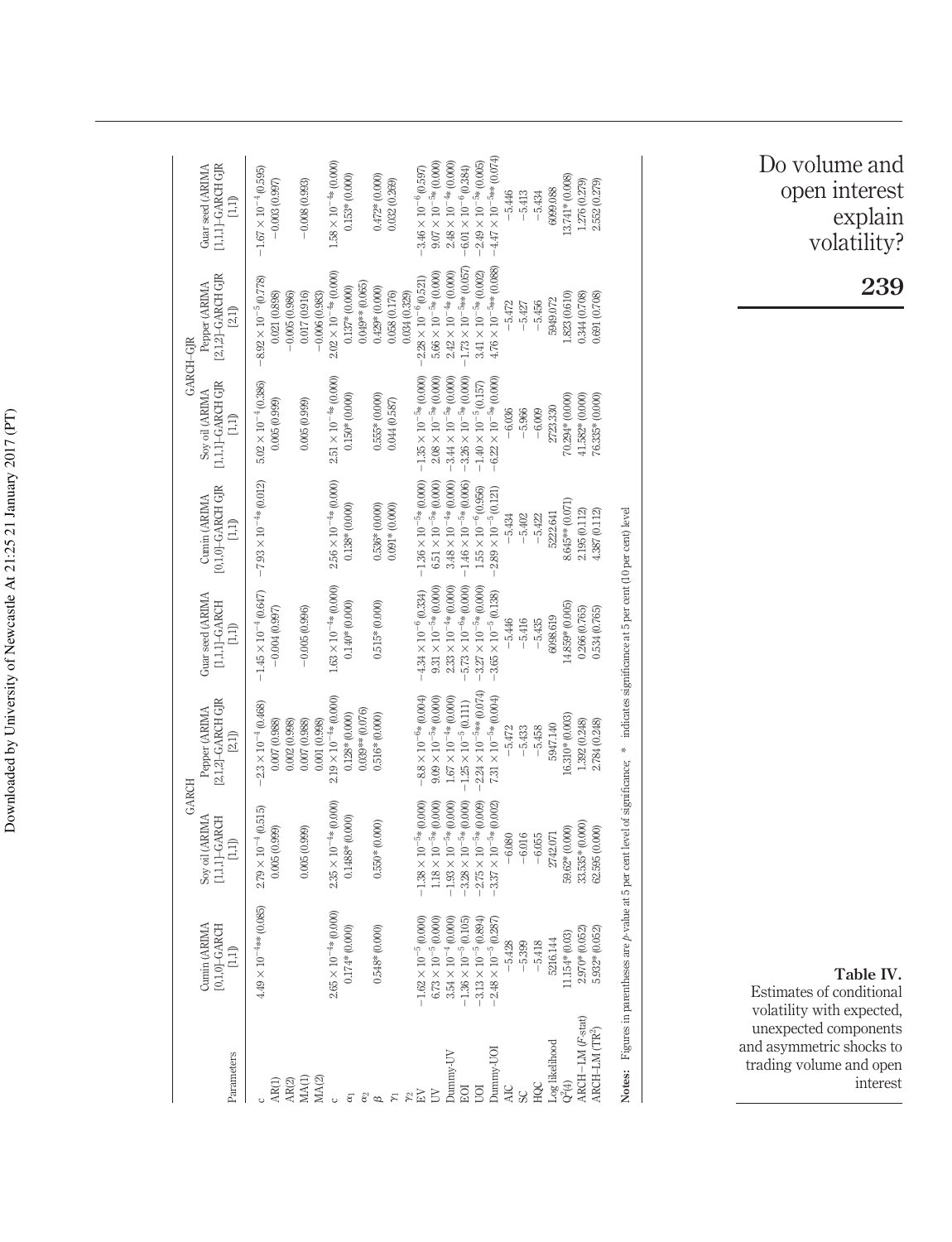eventually reduces the variance of interperiod shifts in transaction supply with respect to that for transaction demand. This phenomenon leads to a positive covariance between trading volume and price changes over the period (Karpoff, 1987). However, a costly short sales argument is valid in stock and bond markets but not in futures markets. In futures markets, the presence of asymmetry in unexpected shocks to the volume is because of the fact that market volatility is affected by market depth. As explained by Bessembinder and Seguin (1993), when trading starts in a day, it begins with a predetermined amount of capital. The market participants like arbitrageurs and other rational traders lessen the effect of order shocks and try to maintain prices as close to their original values. Thus, capital used is dependent on the order flow. Any deviation from the expected order flow decreases the market depth. Positive volume shocks bring in more orders and cause a shortage of capital, whereas negative shocks bring in less order leading to underutilization of capital. Market depth is reduced more during positive volume shocks than negative volume shocks when a shortage of capital poses more threat to market depth.

#### **5. Conclusion and implications**

The effect of information flow coupled with trading volume and open interest yields interesting results. After dissecting both trading volume and open interest into expected and unexpected components, they have been included into the variance equations. A positive relationship has been found between volatility and expected trading volume in pepper and guar seed, whereas a negative relationship has been observed in cumin and soy oil. Contrary to this, a positive relationship between unexpected trading volume and volatility has been found in all the commodities except in soy oil where the effect of unexpected trading volume is insignificant. It is noteworthy that the effect of unexpected component is larger than the expected component, suggesting that volatility increases more in response to unanticipated shocks. In case of open interest, a negative relationship has been found in every commodity between volatility and expected open interest, but a positive relationship has been figured out between unexpected open interest and volatility, except guar seed where it is insignificant. In every commodity, the effect of unexpected open interest has been larger than expected component. In addition to this, when an interaction term is added to capture the asymmetric effect, it is found that there is a presence of positive asymmetry in unexpected trading volume in cumin, pepper and guar seed. This implies that positive and unexpected changes in trading volume cause more volatility. Positive asymmetric response in unexpected open interest is present in pepper, but the same has been found to be significantly negative in soy oil. Evidence of asymmetric effects of unexpected shocks to open interest has not been very conclusive. The inclusion of trading volume and open interest in variance equation could not remove the persistence of volatility. MDH says that volume–volatility jointly depends on a common mixing variable, where the rate of information flow is the directing variable. However, the inclusion of both expected and unexpected components of trading volume and open interest could not eat away the whole of GARCH effects. Even shocks to the unexpected trading volume are not a common mixing variable. Hence, trading volume is not a good proxy for the flow of information in the Indian commodity futures markets. The same is also true for open interest. Unexpected component of open interest mainly stands for the number of contracts, which remain open at the end of the day, possibly indicating the small number

JFEP 6,3

**240**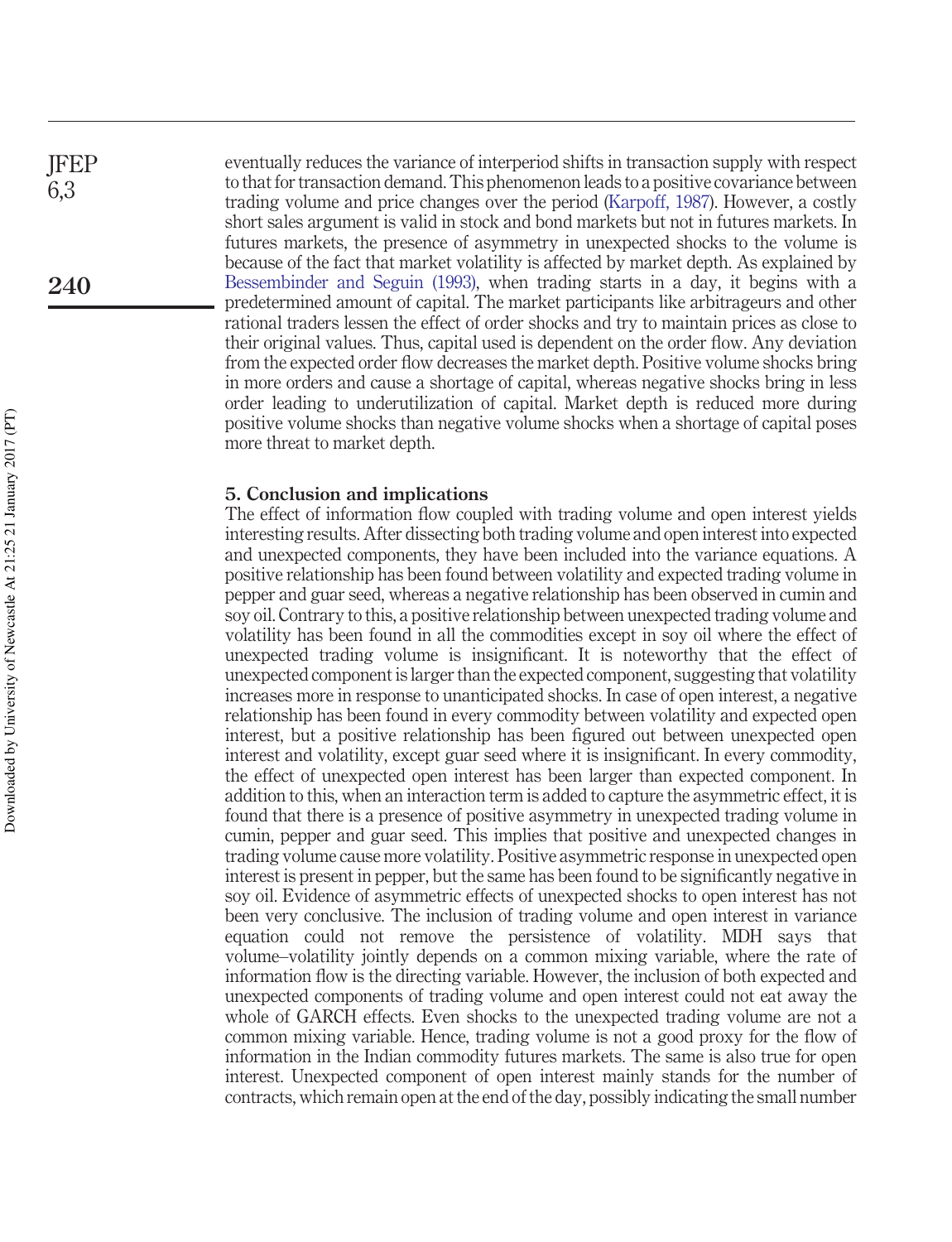of hedgers in the Indian commodity futures markets. This is especially true for agro commodity futures. Lesser participation of hedgers may be attributed to the fact that the Indian commodity futures markets are still at a very nascent stage, and the role of futures markets in terms of informational source to spot markets is not obvious to them. On the whole, it can be inferred that open interest and trading volume are not good proxies for informational flow in the Indian commodity markets.

To have a holistic view of complete commodity futures markets, this study can be further extended to futures markets of other commodities to understand the relationship among information flow, shocks and volatility. It may be prudent to conduct both in futures and cash markets to compare the effects of information flow in the futures markets on volatility of the cash markets. One of the key drivers behind the relationship among return volatility, volume and open interest is the maturity of the market itself; therefore, the same study can be carried in different markets based on their maturity. It can be conducted in the Indian andUS commodity futures markets, and the results can be compared to know the effect of age of trading on the relationship between volume and volatility. The results of the asymmetric relationship between positive shocks to volume and volatility are dependent on expensive short sale assumptions; hence, the expected outcome of the relationship may differ in the options market because the cost of taking net short position is less.

The present study has implications for both the traders and the policymakers.This study may help identify the behaviour of volatility and the effect of associated factors like trading volume and openinterest which cause changesinmarket dynamics.The relationship among volatility, volume and open interest provides inputs to different traders and market players to stay better acquainted with the dynamics of commodity markets for portfolio formation, as it is evident that information flow proxied by trading volume and open interest explains volatility to a very small extent.Thus, this would guide commoditymarket players for better portfolio formation and investment strategies. For example, success of hedgers and speculators depends on the forecast ability of futures price movement. The findings between return volatility and information flow (trading volume and open interest) in commodity futures markets reported in this study implies that knowledge of information flow alone does not improve the ability of forecasting the volatility. This study would also help the policymakers to understand volatility of the commodity markets better. For example, it is believed that increased volume in futures markets may lead to increased volatility in both spot and futures markets. This phenomenon does not always hold true in all markets. In this respect, the present study would at least assist policymakers to take decisions of their intervention during excess volatility based not solely on trading volume and open interest but also on other trading and macroeconomic factors. The findings also suggest that the use of trading volume and returns of commodity futures may not be useful in event studies that use trading volume and returns to investigate market reactions to the news of the commodity regarding their production, export and import.

#### **Notes**

- 1. Noise is market activity which is not based on any fundamentals rather caused by some news or shocks. This does not reflect the full market sentiment.
- 2. Results of GARCH models with more lags are not presented hare. This can be obtained upon request.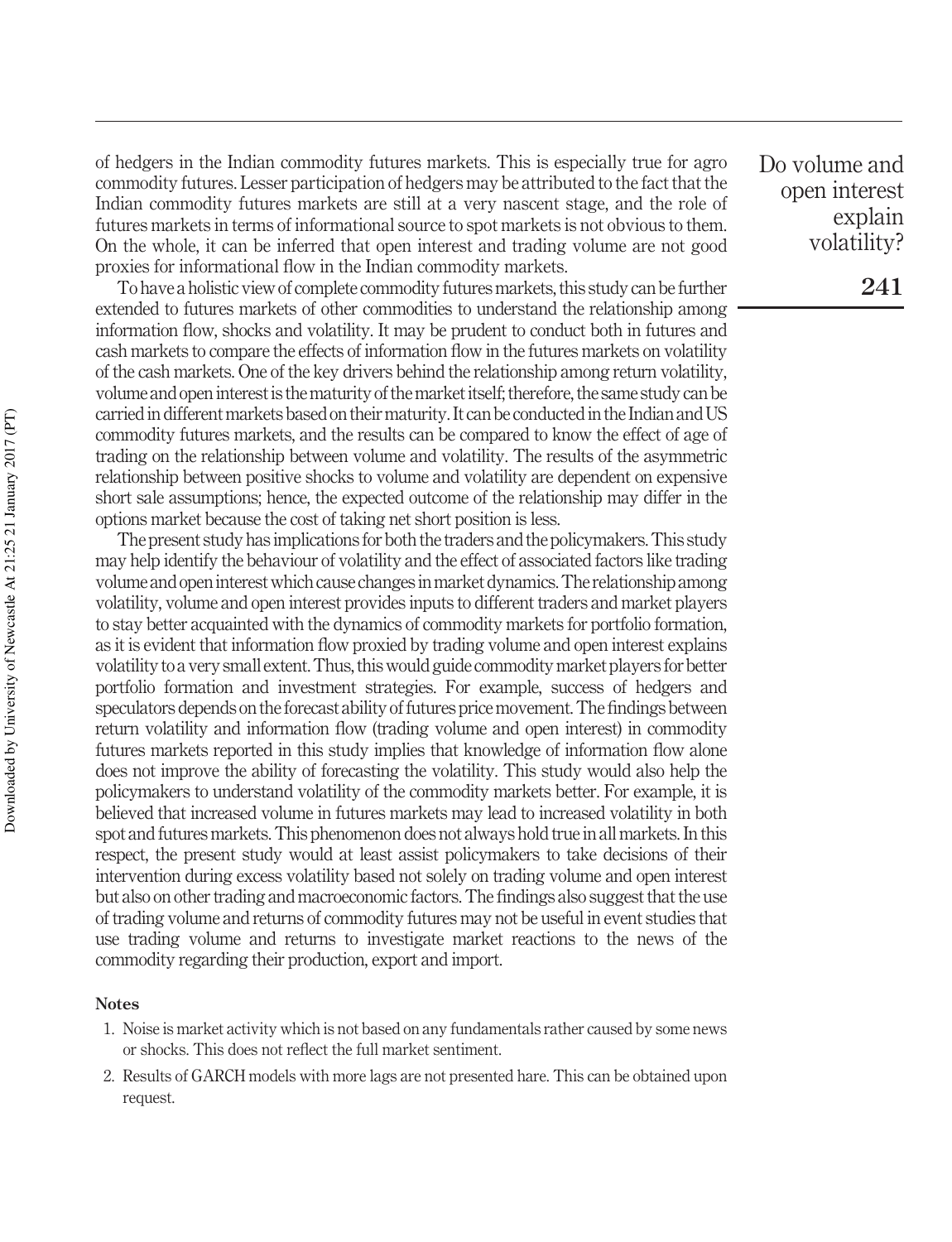| <b>JFEP</b> | References                                                                                                                                                                                                                                                                                  |
|-------------|---------------------------------------------------------------------------------------------------------------------------------------------------------------------------------------------------------------------------------------------------------------------------------------------|
| 6,3         | Admati, A.D. and Pfleiderer, P. (1988), "A theory of intraday patterns: volume and price<br>variability", <i>Review of Financial Studies</i> , Vol. 1 No. 1, pp. 3-40.                                                                                                                      |
|             | Arago, V. and Nieto, L. (2005), "Heteroskedasticity in the returns of the main world stock exchange<br>indices", International Financial Markets Institutions and Money, Vol. 15 No. 3, pp. 271-284.                                                                                        |
| 242         | Bessembinder, H. and Seguin, P.J. (1992), "Futures-trading activity and stock price volatility",<br>Journal of Finance, Vol. 47 No. 5, pp. 2015-2034.                                                                                                                                       |
|             | Bessembinder, H. and Seguin, P.J. (1993), "Price volatility, trading volume and market depth:<br>evidence from futures markets", Journal of Financial and Quantitative Analysis, Vol. 28<br>No. 1, pp. 21-39.                                                                               |
|             | Blume, L., Easley, D. and O'Hara, M. (1994), "Market statistics and technical analysis: the role of<br>volume", The Journal of Finance, Vol. 49 No. 1, pp. 153-181.                                                                                                                         |
|             | Chen, G., Firth, M. and Rui, O.M. (2001), "The dynamic relationship between stock returns, trading<br>volume, and volatility", The Financial Review, Vol. 36 No. 3, pp. 153-174.                                                                                                            |
|             | Clark, P.K. (1973), "A subordinated stochastic process model with finite variance for speculative<br>prices", <i>Econometrica</i> , Vol. 41 No. 1, pp. 135-156.                                                                                                                             |
|             | Copeland, T.E. (1976), "A model for asset trading under the assumption of sequential information<br>arrival", <i>Journal of Finance</i> , Vol. 31 No. 4, pp. 1149-1168.                                                                                                                     |
|             | Forward Market Commission (2012), "Volume of trade and value of commodity", available at:<br>http://fmc.gov.in/docs/mreview/Monthly%20market%20review/VoT%20&%20<br>Value%20of%20Comm(upto%20Mar%2012)-WS.pdf (accessed 5 April 2012).                                                      |
|             | Foster, A.J. (1995), "Volume-volatility relationships for crude oil futures markets", Journal of<br>Futures Markets, Vol. 15 No. 8, pp. 929-951.                                                                                                                                            |
|             | Fujihara, R.A. and Mougoue, M. (1997), "Linear dependence, non-linear dependence and petroleum<br>futures market efficiency", Journal of Futures Markets, Vol. 17 No. 1, pp. 75-99.                                                                                                         |
|             | Fung, H-G. and Patterson, G.A. (1999), "The dynamic relationship of volatility, volume, and<br>market depth in currency futures markets", Journal of International Financial Markets,<br>Institutions and Money, Vol. 9 No. 1, pp. 33-59.                                                   |
|             | Girma, P.B. and Mougoue, M. (2002), "An empirical examination of the relationship between<br>futures spreads volatility, volume, and open interest", Journal of Futures Markets, Vol. 22<br>No. 11, pp. 1084-1102.                                                                          |
|             | Glosten, L., Jagannathan, R. and Runkle, D. (1993), "On the relationship between the expected<br>value and volatility of the nominal excess return on stocks", Journal of Finance, Vol. 48<br>No. 4, pp. 1779-1801.                                                                         |
|             | Harris, M. and Raviv, A. (1993), "Differences of opinion make a horse race", Review of Financial<br>Studies, Vol. 6 No. 3, pp. 473-506.                                                                                                                                                     |
|             | He, H. and Wang, J. (1995), "Differential information and dynamic behavior of stock trading<br>volume", Review of Financial Studies, Vol. 8 No. 4, pp. 919-972.                                                                                                                             |
|             | Javadi, S. (2012), "Conditional volatility, volume shocks and GARCH effects", paper presented at<br>the Eastern Finance Association Conference, 11-14 April, Boston, MA, available at: http://<br>etnpconferences.net/efa/efa2012/User/Program.php#Session50 (accessed 3 February<br>2012). |
|             | Jennings, R.H., Starks, L.T. and Fellingham, J.C. (1981), "An equilibrium model of asset trading<br>with sequential information arrival", <i>Journal of Finance</i> , Vol. 36 No. 1, pp. 143-161.                                                                                           |
|             | Karpoff, J.M. (1987), "The relationship between price changes and trading volume: a survey",<br>Journal of Financial and Quantitative Analysis, Vol. 22 No. 1, pp. 109-126.                                                                                                                 |